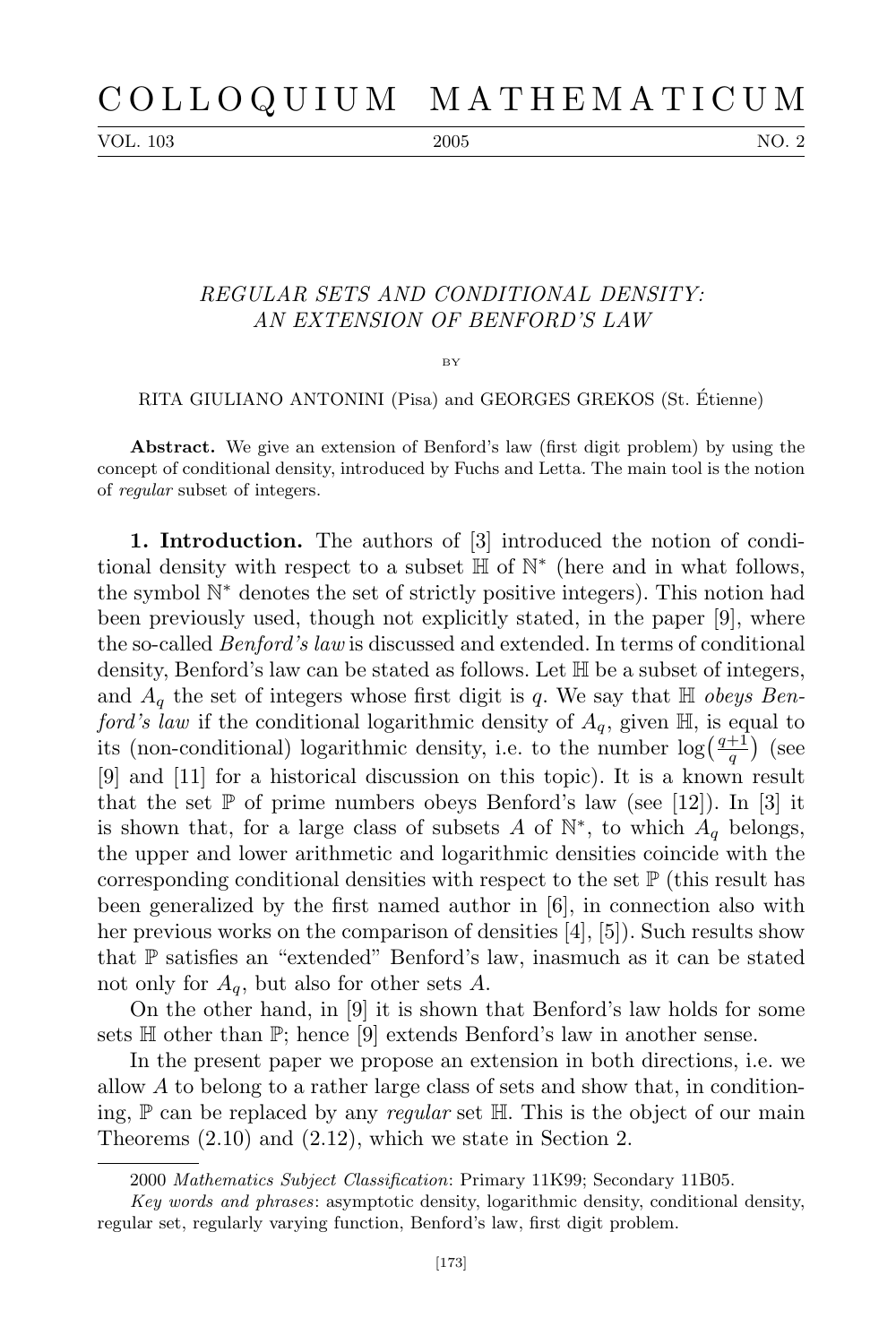The proof is split into two steps, described in Sections 3 and 6, which contain some results that are also relevant in themselves. Our theorems can be applied to a large variety of situations, as we show in Section 9.

The authors wish to thank Prof. K. Nagasaka for helpful suggestions.

2. Definitions and main results. Let **H** be an infinite subset of  $\mathbb{N}^*$ , which will be fixed throughout. The *counting function H* of H is defined for *x ≥* 1 as

$$
H(x) = \text{card}(\mathbb{H} \cap [1, x]) = \sum_{\substack{n \in \mathbb{H} \\ n \le x}} 1.
$$

Recall the following

 $(2.1)$  DEFINITION. A strictly positive function *L* (not necessarily monotone), defined on the half line  $(a, \infty)$ , is said to be *slowly varying* as  $x \to \infty$ if, for every  $t > 0$ , it satisfies the condition

$$
\lim_{x \to \infty} \frac{L(tx)}{L(x)} = 1
$$

(see [1, p. 276]).

(2.2) Remark. Since the property of slow variation depends only on the behaviour at infinity, we can (and shall) assume that L is defined on  $(1, \infty)$ at least.

Following [10, p. 86], we give another

(2.3) DEFINITION. Let  $\lambda$  be a number, with  $0 < \lambda \leq 1$ . The set H is said to be *regular with exponent*  $\lambda$  if the function  $L$  defined as

$$
L(x) = \frac{H(x)}{x^{\lambda}}, \quad x \ge 1,
$$

is slowly varying as  $x \to \infty$  (i.e., according to the terminology in [1], *H* is a *regularly varying function with exponent λ*).

 $(2.4)$  REMARK. If  $\mathbb H$  is regular, its exponent of regularity is obviously unique. (2.5) REMARK. If  $\mathbb H$  is regular with exponent  $\lambda$ , its counting function *H* satisfies the relation

(2.6) 
$$
\lim_{x \to \infty} \frac{H(tx)}{H(x)} = t^{\lambda}
$$

for every  $t > 0$ .

Let now  $\mathbb H$  be any subset of  $\mathbb N^*$ , neither finite nor cofinite. Then  $\mathbb H$  can be uniquely represented in the form

$$
\mathbb{H} = \mathbb{N}^* \cap \bigcup_{n \ge 1} [r_n, s_n[,
$$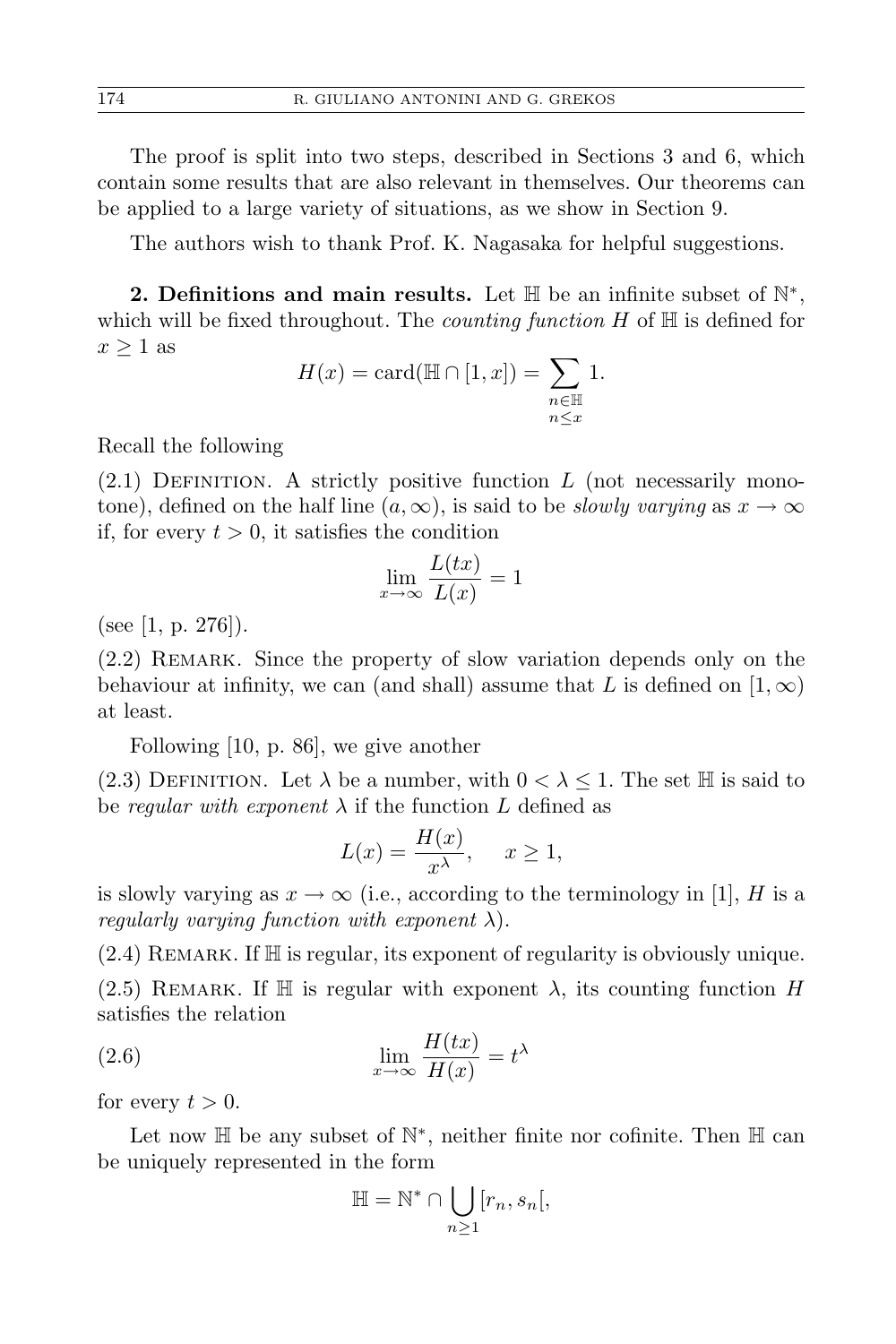where  $(r_n)_n$  and  $(s_n)_n$  are two sequences of integers with  $1 \le r_n < s_n < r_{n+1}$ for every *n*. Every set of the form  $\mathbb{N}^* \cap [r_n, s_n[$  (resp.  $\mathbb{N}^* \cap [s_n, r_{n+1}[)$ ) is called a *connected component* (resp. a *gap*) of H.

Intuitively, the regularity assumption on H means that H cannot have "too large" both connected components and gaps. Indeed, consider for instance the set

$$
\mathbb{H}=\mathbb{N}^*\cap\bigcup_{n\geq 1}[3^{2n},3^{2n+1}[.
$$

It is not difficult to see that the counting function of this set is given by

$$
H(x) = \begin{cases} \lfloor x \rfloor + \frac{1}{4} \cdot 3^{2k} + k + \frac{3}{4} & \text{if } 3^{2k} \le x \le 3^{2k+1}, \\ \frac{13}{4} \cdot 3^{2k} + k + \frac{3}{4} & \text{if } 3^{2k+1} < x < 3^{2k+2}. \end{cases}
$$

In particular, if  $x_k = 3^{2k+1}$  ( $k \in \mathbb{N}$ ) and  $t$  is fixed with  $1 < t < 3$ , we have  $tx_k = t \cdot 3^{2k+1} < 3^{2k+2}$ , so that

$$
\frac{H(tx_k)}{H(x_k)} = 1,
$$

thus  $(2.6)$  does not hold, since  $t > 1$ .

 $(2.7)$  REMARK. The regularity assumption on  $\mathbb H$  does not imply that  $\mathbb H$  has an arithmetic density. In order to see this, we shall build in the Appendix a bounded slowly varying function *M* which has no limit as  $x \to \infty$ , and a set H such that

$$
L(x) = \frac{H(x)}{x} \sim M(x)
$$

as  $x \to \infty$ .

 $\sum_{n\in\mathbb{N}^*}\mu(n)=\infty$ ; consider the measure  $\mu$  (concentrated on  $\mathbb{N}^*$ ) defined by Let now  $(\mu(n))$  be a sequence of non-negative real numbers such that the formula

$$
\mu = \sum_{n \in \mathbb{N}^*} \mu(n) \varepsilon_n,
$$

where  $\varepsilon_n$  denotes the measure of mass 1 concentrated at the integer *n*; in particular, if  $\mathbb{H}$  is a subset of  $\mathbb{N}^*$  and  $\mu(n) = 0$  for  $n \notin \mathbb{H}$ , we obtain a measure concentrated on H.

Put  $F_\mu(1) = 0$  and, for every  $n \geq 2$ ,

$$
F_{\mu}(n) = \mu([1, n]) = \sum_{k=1}^{n-1} \mu(k).
$$

Let *f* be a non-negative bounded function, defined on  $\mathbb{N}^*$ . The *lower*  $\mu$ *asymptotic density* of *f* (or simply *lower*  $\mu$ *-density*), denoted by  $\delta_{\mu}(f)$ , is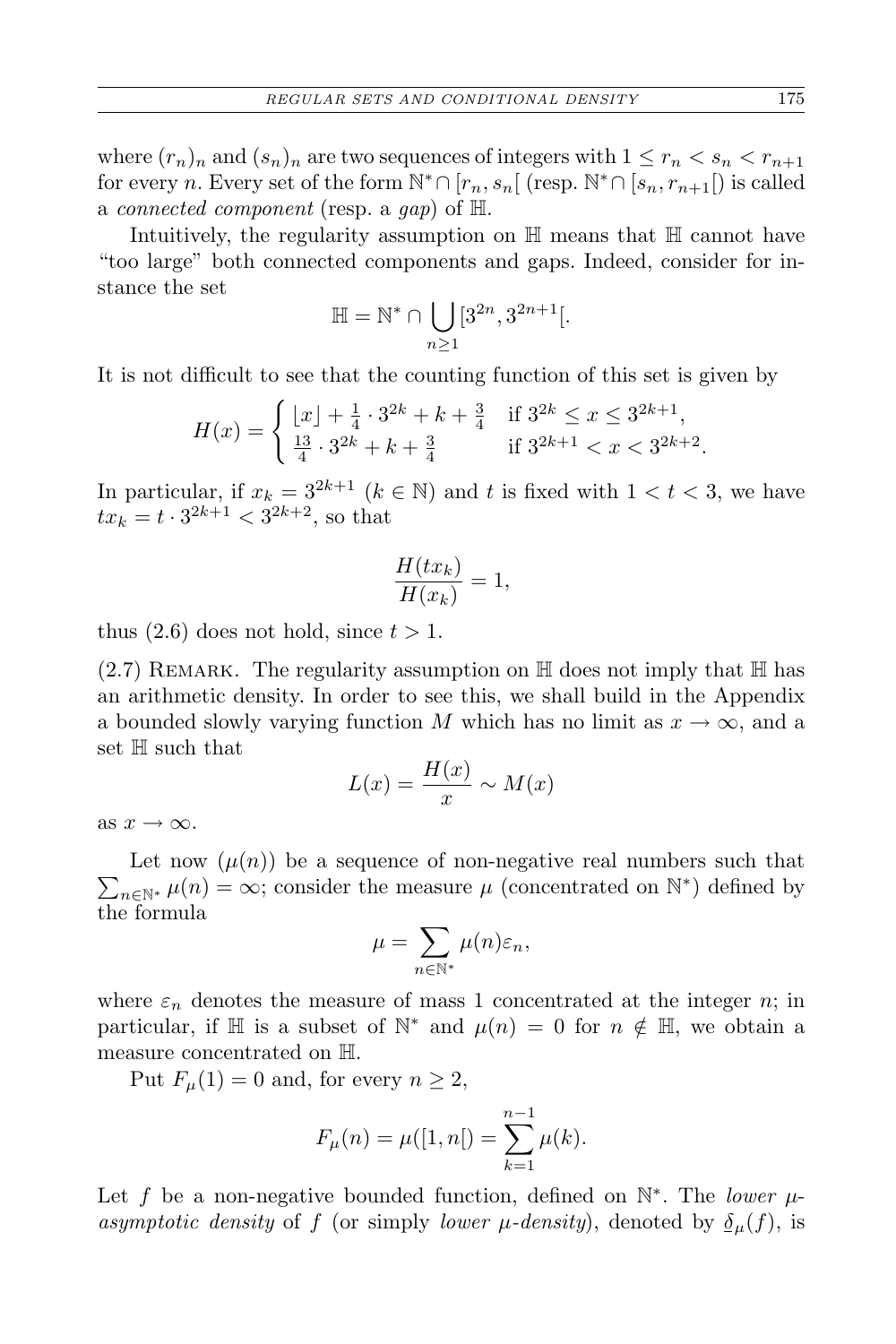defined as

$$
\underline{\delta}_{\mu}(f) = \liminf_{n \to \infty} \frac{\sum_{k=1}^{n-1} \mu(k) f(k)}{F_{\mu}(n)}.
$$

The *upper*  $\mu$ *-density* of *f*, denoted by  $\overline{\delta}_{\mu}(f)$ , is defined analogously.

When  $\mu(n) = 1$  (resp.  $\mu(n) = 1/n$ ) for all *n*, the corresponding density will be called the *arithmetic* (resp. *logarithmic*) density, and will be denoted by *d* (resp.  $\partial$ ) (i.e. we shall not use the generic symbol  $\delta_{\mu}$ ).

If *A* is a subset of  $\mathbb{N}^*$ , we denote by  $\underline{\delta}_{\mu}(A)$  the lower  $\mu$ -density of  $1_A$ ; it is immediate that

$$
\underline{\delta}_{\mu}(A) = \liminf_{n \to \infty} \frac{\mu(A \cap [1, n])}{F_{\mu}(n)};
$$

the upper  $\mu$ -density of  $1_A$ , which will be denoted by  $\overline{\delta}_{\mu}(A)$ , satisfies

$$
\overline{\delta}_{\mu}(A) = \limsup_{n \to \infty} \frac{\mu(A \cap [1, n[)}{F_{\mu}(n)}.
$$

It is intended that  $d$  and  $\overline{d}$  (resp.  $\partial$  and  $\overline{\partial}$ ) are the symbols for the lower and upper arithmetic (resp. logarithmic) densities.

 $(2.8)$  REMARK. In the particular case of a measure  $\mu$  concentrated on a subset  $\mathbb H$  of  $\mathbb N^*$ , the associated (lower and upper) densities are called *conditional densities* in [3].

Let *A* be a subset of N *∗* , neither finite nor cofinite, so that it can be uniquely represented as

(2.9) 
$$
A = \mathbb{N}^* \cap \bigcup_{n \ge 1} [p_n, q_n],
$$

where  $(p_n)_n$  and  $(q_n)_n$  are two sequences of integers, with  $1 \leq p_n < q_n$  $p_{n+1}$ . We are now ready to state our main results.

 $(2.10)$  THEOREM. Let  $\mathbb{H}$  be a regular set with exponent  $\lambda$ , and  $\tilde{A}$  a subset *of*  $\mathbb{N}^*$  *of the form* (2.9)*. Assume moreover that the sequences*  $(p_n)$  *and*  $(q_n)$ *of* (2.9) *satisfy the relation*

$$
(2.11) \t\t q_n \sim \sigma p_n
$$

 $(as n \rightarrow \infty)$  *for a suitable number*  $\sigma > 1$ *. Let*  $\beta$  *be a fixed real number, with*  $0 \leq \beta < \lambda$ , and consider the measure defined as

$$
\nu=\sum_{n\in\mathbb{H}}\frac{1}{n^\beta}\,\varepsilon_n.
$$

*Then the lower* (*resp. upper*) *ν-density of A* (*i.e.*  $\delta_{\nu}(A)$  (*resp.*  $\overline{\delta}_{\nu}(A)$ )) *is equal to the lower* (*resp. upper* ) *arithmetic density of A. In other words*,

$$
\underline{\delta}_{\nu}(A) = \underline{d}(A), \quad \delta_{\nu}(A) = d(A).
$$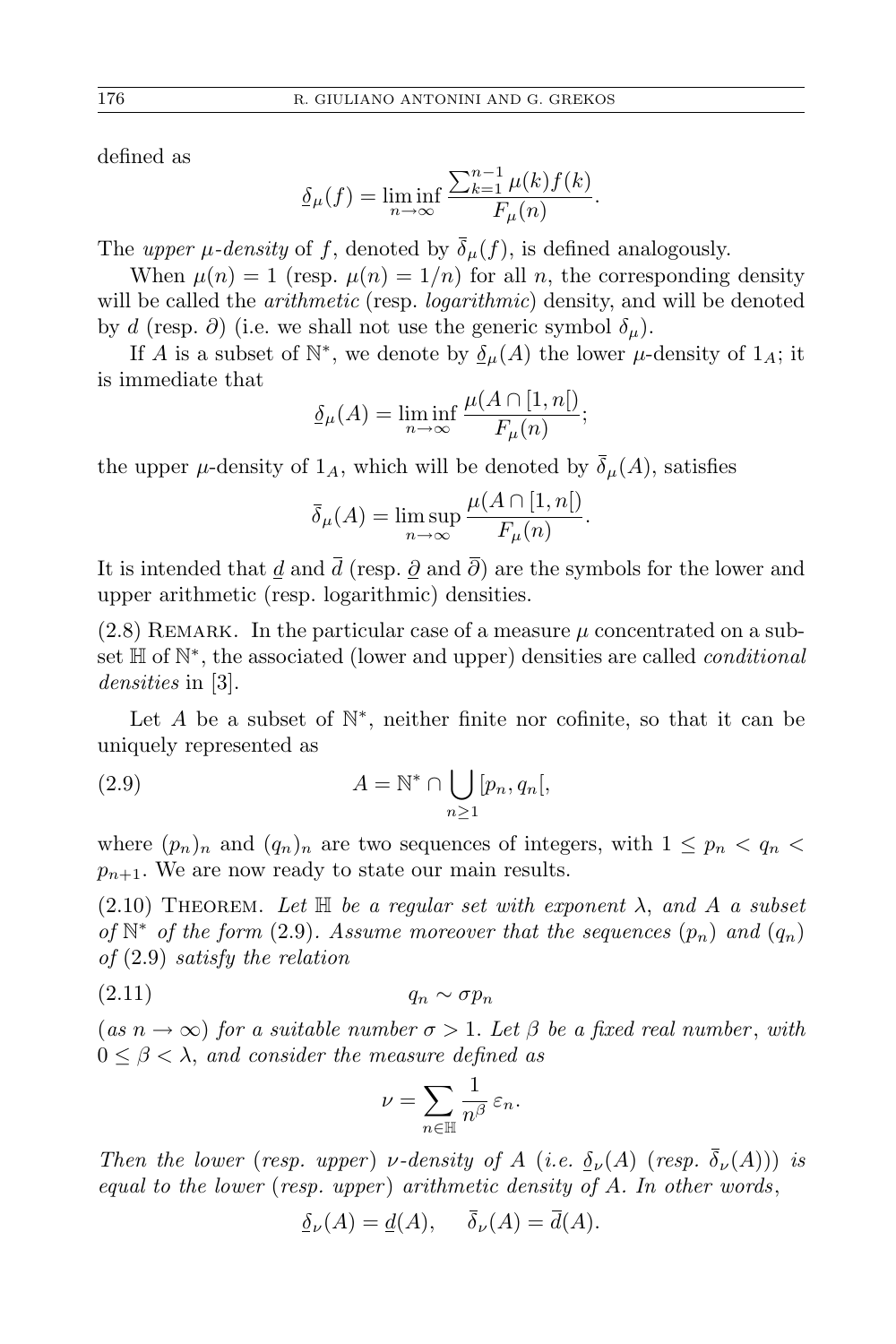$(2.12)$  THEOREM. Let  $\mathbb H$  be a regular set with exponent  $\lambda$  and assume that *the counting function H of* H *is of the form*

(2.13) 
$$
H(x) = x^{\lambda} K(\log x),
$$

*where K is slowly varying and such that there exists a non-increasing function M with*

$$
K(x) \sim M(x) \quad \text{as } x \to \infty.
$$

*Consider the measure defined as*

$$
\nu = \sum_{n \in \mathbb{H}} \frac{1}{n^{\lambda}} \, \varepsilon_n.
$$

Let  $A$  be a subset of  $\mathbb{N}^*$  satisfying (2.11) and assume that  $A$  has logarithmic *density*  $\partial(A)$  (*resp. ν-density*  $\delta_{\nu}(A)$ *). Then A has v-density*  $\delta_{\nu}(A)$  (*resp. logarithmic density ∂*(*A*)) *and*

$$
\partial(A) = \delta_{\nu}(A).
$$

 $(2.14)$  REMARK.

(i) Let  $A_q$  be the subset of integers whose first digit is q. Then

$$
A_q = \mathbb{N}^* \cap \bigcup_{n \ge 1} [q \cdot 10^n, (q+1) \cdot 10^n],
$$

hence  $A_q$  safisfies (2.11) with  $\sigma = 1 + 1/q$ .

(ii) For  $A_q$  we have  $\partial(A_q) = \log(1+1/q)$ ; hence the above Theorem (2.12) extends Theorem  $(4.1)$  of  $[9]$  to "any" regular set  $\mathbb H$  (in Theorem  $(4.1)$  of [9] only the set  $\mathbb P$  of primes is considered; from our result it follows that any regular set obeys Benford's law (in the sense of the *ν*-density)).

In order to apply the above result to practical situations, we give in Proposition (6.8) a condition which ensures that a slowly varying function  $x \mapsto L(x)$  can be put into the form  $x \mapsto K(\log x)$  (with *K* slowly varying).

The proofs of the above Theorems (2.10) and (2.12) result by combining part 1 (Sect. 3) and part 2 (Sect. 6) below.

The rest of the paper is organized as follows: Sections 3 and 6 give the statements of part 1 and part 2 respectively; Section 5 contains the proofs for part 1, Section 8 contains the proofs for part 2. Some preliminary results are given in Sections 4 and 7. In Section 9 we present some applications, while in the Appendix we construct a counterexample for Remark  $(2.7)$ .

**3. Part 1: results on conditional densities.** In connection with conditional densities we are going to prove the following results:

(3.1) Theorem. *Let* H *be an infinite regular subset of* N *∗* , *with counting function H and regularity exponent*  $\lambda$ *. Put as usual*  $L(x) = H(x)x^{-\lambda}$ *. Let*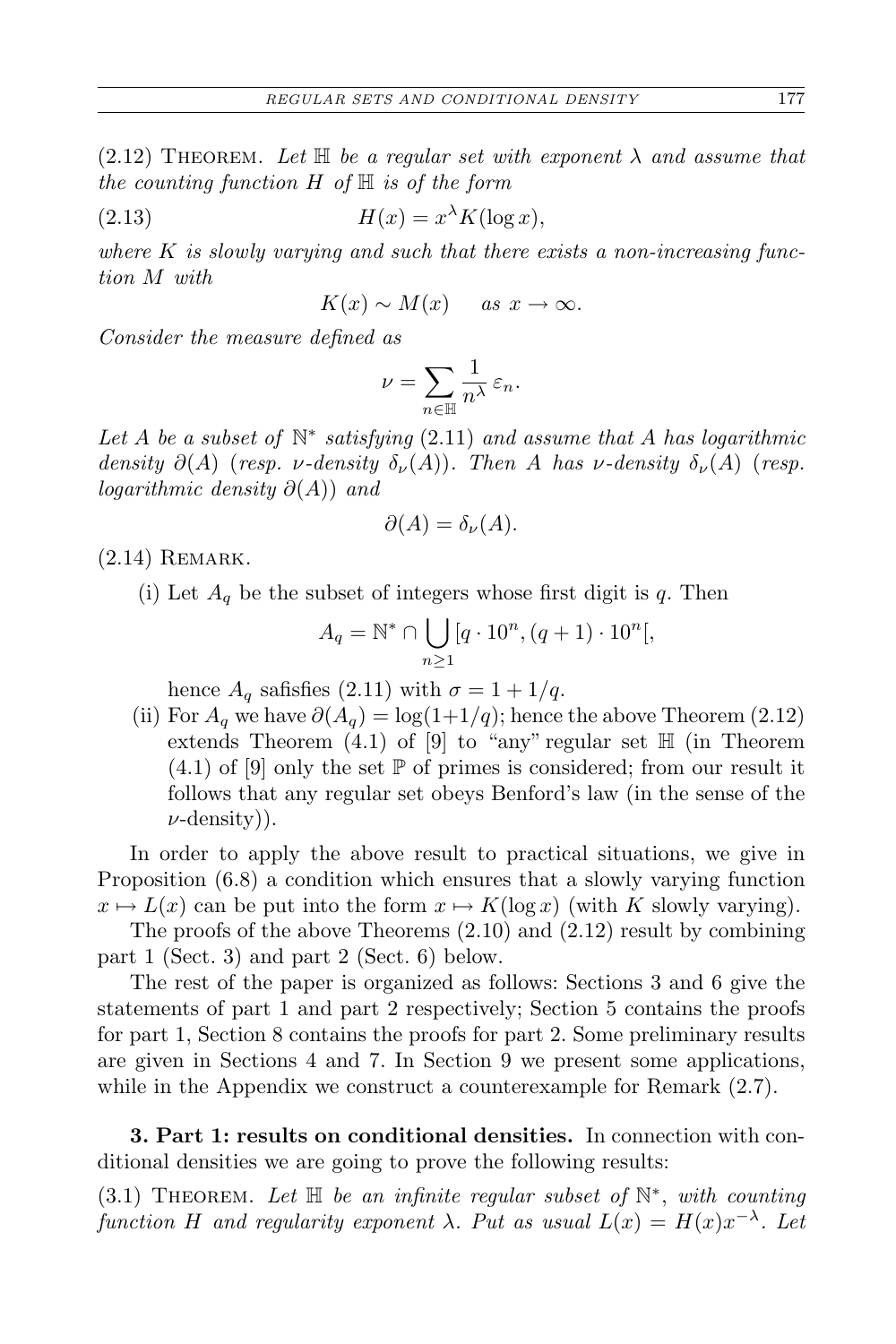*β be a fixed real number* , *with* 0 *≤ β < λ*, *and consider the two measures defined as*

$$
\mu = \sum_{n \in \mathbb{N}^*} \frac{H(n)}{n^{\beta+1}} \, \varepsilon_n = \sum_{n \in \mathbb{N}^*} \frac{L(n)}{n^{1-(\lambda-\beta)}} \, \varepsilon_n, \quad \nu = \sum_{n \in \mathbb{N}} \frac{1}{n^{\beta}} \, \varepsilon_n.
$$

*Then*:

(i) 
$$
\int_{1}^{\infty} \frac{L(t)}{t^{1-(\lambda-\beta)}} dt = \infty.
$$

(ii) 
$$
\sum_{n \in \mathbb{N}^*} \frac{L(n)}{n^{1-(\lambda-\beta)}} = \infty.
$$

(iii) 
$$
\sum_{n \in \mathbb{H}} \frac{1}{n^{\beta}} = \infty.
$$

(iv) *Moreover, let A be a subset of* N *<sup>∗</sup> of the form* (2.9)*, and assume that the sequences*  $(p_n)$  *and*  $(q_n)$  *of*  $(2.9)$  *satisfy*  $(2.11)$ *. Then* 

$$
\underline{\delta}_{\mu}(A) = \underline{\delta}_{\nu}(A), \quad \delta_{\mu}(A) = \delta_{\nu}(A).
$$

 $(3.2)$  REMARK.

- (i) For  $\beta = 0$ , the above theorem says that the statement holds for any regular set  $\mathbb{H}$  (i.e. for any  $\lambda \leq 1$ ).
- (ii) The first application in [6] is a particular case of Theorem (3.1), obtained for  $\beta = 0$ ,  $\lambda = 1$ .

Theorem (3.1), though rather general, does not say anything for  $\beta = \lambda$ . It turns out that in order to manage this case, more restrictive assumptions are needed. We have in fact the following result:

(3.3) Theorem. *Let* H *be as in Theorem* (3.1)*. Assume in addition that there exists a positive decreasing function*  $M$ , *defined on*  $[1, \infty)$ , *such that* 

(3.4) 
$$
M(x) \sim L(x)
$$
 as  $x \to \infty$ ,

(3.5) 
$$
\int_{1}^{\infty} \frac{M(t)}{t} dt = \infty.
$$

*Then statements* (i)–(iv) *of Theorem* (3.1) *hold true for*  $\beta = \lambda$ .

 $(3.6)$  REMARK. The second application in [6] is obtained from Theorem  $(3.3)$ for  $\beta = \lambda = 1$ ,  $M(t) = 1/\log t$ .

In Section 4 we give some preliminary results; Section 5 contains the proofs of both Theorems (3.1) and (3.3).

**4. Preliminary results.** In connection with  $\mu$ -densities, the following result (see  $[2, Th. 8.2]$ ) holds: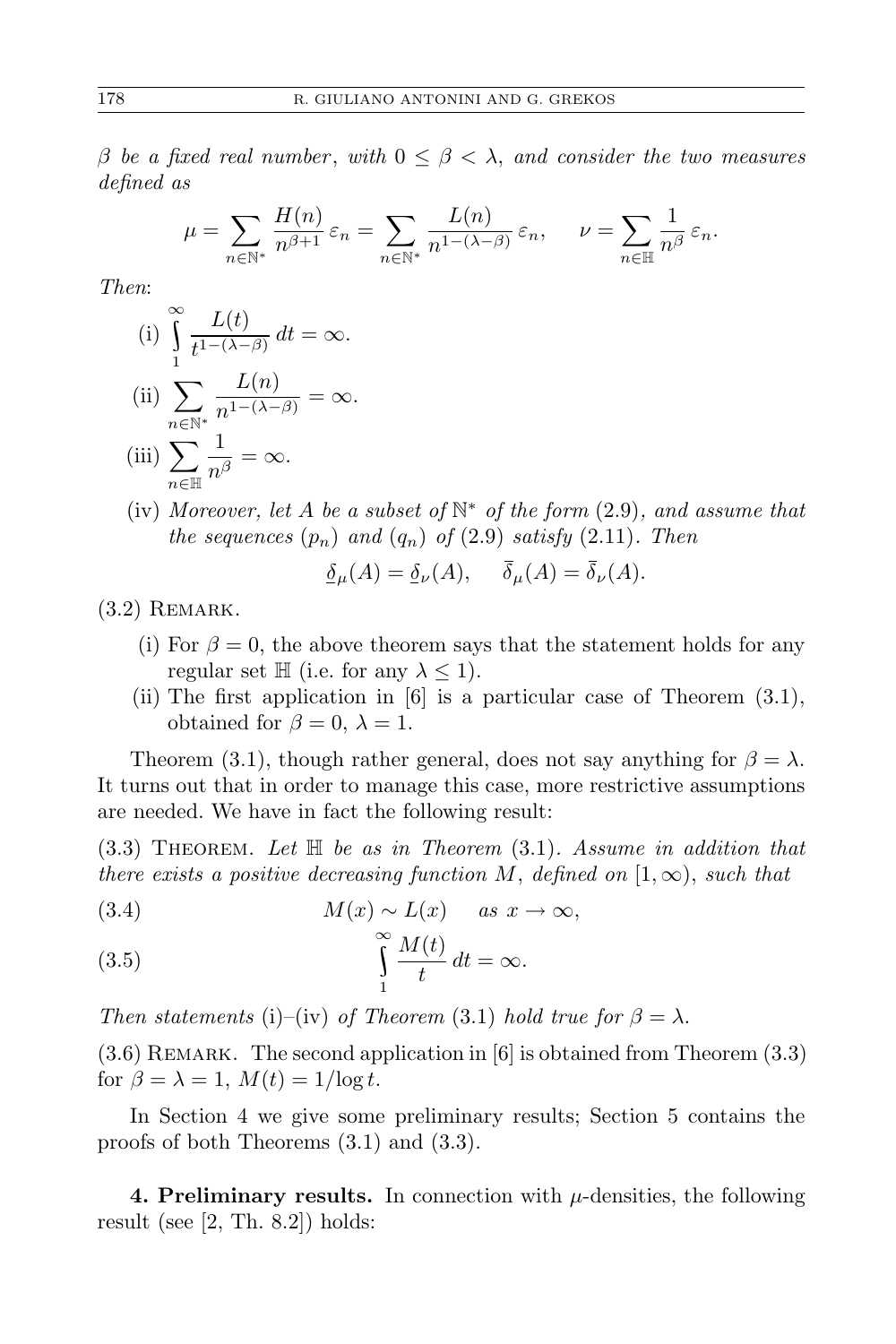(4.1) PROPOSITION. Let  $A$  be a subset of  $\mathbb{N}^*$ , neither finite nor cofinite, of *the form* (2.9)*. Then*

(4.2) 
$$
\underline{\delta}_{\mu}(A) = \liminf_{n \to \infty} \frac{\sum_{k=1}^{n} (F_{\mu}(q_k) - F_{\mu}(p_k))}{F_{\mu}(p_{n+1})},
$$

(4.3) 
$$
\bar{\delta}_{\mu}(A) = \limsup_{n \to \infty} \frac{\sum_{k=1}^{n} (F_{\mu}(q_k) - F_{\mu}(p_k))}{F_{\mu}(q_n)}.
$$

Formulas (4.2) and (4.3) easily yield the following comparison result (see  $[6, Th. 1.1]$ , which we shall use subsequently:

(4.4) THEOREM. Let  $\mu$ ,  $\nu$  be two measures on  $\mathbb{N}^*$ , both having infinite total *mass. Let A be a subset of* N *<sup>∗</sup> of the form* (2.9); *assume that*

 $F_\mu(p_n) \sim \alpha F_\nu(p_n)$ , (b)  $F_{\mu}(q_n) - F_{\mu}(p_n) \sim \alpha(F_{\nu}(q_n) - F_{\nu}(p_n))$  as  $n \to \infty$ 

*for a constant*  $\alpha > 0$ *. Then* 

$$
\underline{\delta}_{\mu}(A) = \underline{\delta}_{\nu}(A), \quad \overline{\delta}_{\mu}(A) = \overline{\delta}_{\nu}(A).
$$

We now give some lemmas concerning slowly varying functions. The first one is proved in [1, p. 282].

(4.5) LEMMA. *A function L varies slowly as*  $x \to \infty$  *iff it can be put into the form*

$$
L(x) = \psi(x) \exp\bigg(\int_{1}^{x} \frac{\phi(t)}{t} dt\bigg),\,
$$

*where*

(4.6) 
$$
\lim_{x \to \infty} \psi(x) = c \quad \text{with } 0 < c < \infty, \quad \lim_{x \to \infty} \phi(x) = 0.
$$

Lemma (4.5) yields easily

(4.7) LEMMA. Let L be a slowly varying function. For every fixed  $\delta > 0$ , *there exists x*<sup>0</sup> *such that*

$$
x^{-\delta} < L(x) < x^{\delta} \quad \text{for } x > x_0.
$$

The next lemma relates the behaviour of  $L(x)$  to the behaviour of the truncated moments  $\int_1^x t^p L(t) dt$ .

(4.8) Lemma. *Let L be a slowly varying function. Then*:

(i) *for every p ≥ −*1 *we have*

$$
\lim_{x \to \infty} \frac{x^{p+1} L(x)}{\int_1^x t^p L(t) dt} = p + 1;
$$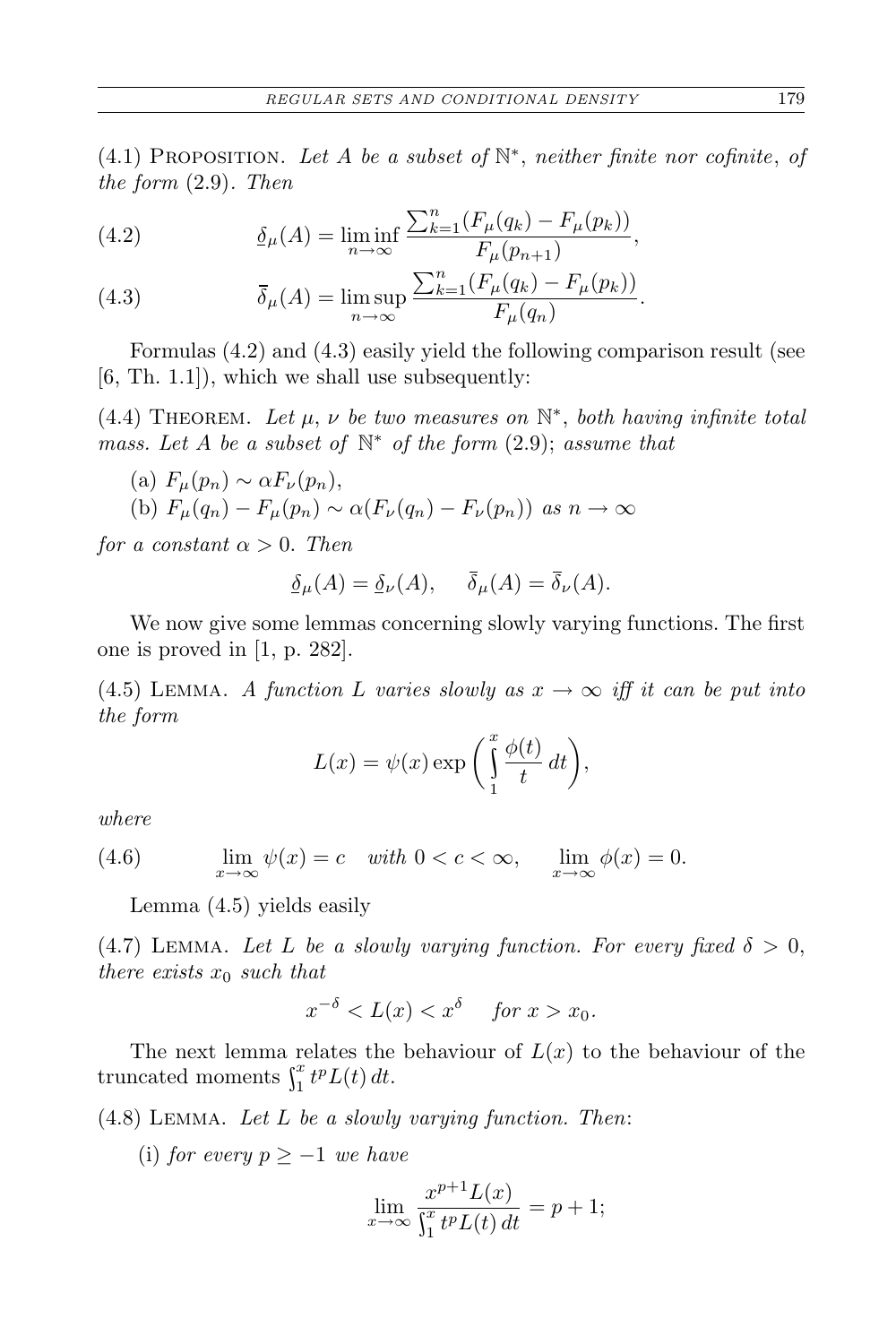(ii) *for every p > −*1 *we have*

$$
\lim_{x \to \infty} \frac{x^{p+1} L(x)}{\sum_{k=1}^{\lfloor x \rfloor} k^p L(k)} = p + 1;
$$

*hence*

(iii) *for every p > −*1 *we have*

$$
\int_{1}^{x} t^{p} L(t) dt \sim \sum_{k=1}^{\lfloor x \rfloor} k^{p} L(k).
$$

*.*

*Proof.* Part (i) is proved in [1, Th. 1, p. 281, (b)]. We prove part (ii). Fix  $\varepsilon$ ,  $0 < \varepsilon < c$ . By Lemma (4.5), we can find an integer  $n_0$  such that, for  $k > n_0, t > n_0$ , we have both

$$
c - \varepsilon \le \psi(k) \le c + \varepsilon, \quad -\varepsilon \le \phi(t) \le \varepsilon,
$$

where  $\psi$ ,  $\phi$ , *c* are as in Lemma (4.5). For  $|x| \geq n_0 + 1$  we can write

(4.9) 
$$
\frac{\sum_{k=1}^{\lfloor x\rfloor} k^p L(k)}{x^{p+1} L(x)} = \frac{\sum_{k=1}^{n_0} k^p L(k)}{x^{p+1} L(x)} + \frac{\sum_{k=n_0+1}^{\lfloor x\rfloor} k^p L(k)}{x^{p+1} L(x)}
$$

Fix  $\delta$  with  $0 < \delta < p + 1$ . By Lemma (4.7) for *x* large enough we have

$$
x^{p+1}L(x) > x^{p+1-\delta};
$$

hence the first term of the sum in (4.9) tends to 0 as  $x \to \infty$ .

By Lemma (4.5) the second term can be written as

$$
\frac{\sum_{k=n_0+1}^{\lfloor x\rfloor} k^p(\psi(k)/\psi(x)) \exp(\int_x^k (\phi(t)/t) dt)}{x^{p+1}}.
$$

The fraction  $\psi(k)/\psi(x)$  is between  $(c - \varepsilon)/(c + \varepsilon)$  and  $(c + \varepsilon)/(c - \varepsilon)$ . As to the remaining term, since  $\lim_{x\to\infty} \phi(x) = 0$ , for every  $\varepsilon > 0$  and *x* large enough we have

$$
\frac{\sum_{k=n_0+1}^{\lfloor x\rfloor} k^{p+\varepsilon}}{x^{p+1+\varepsilon}} \le \frac{\sum_{k=n_0+1}^{\lfloor x\rfloor} k^p \exp(\int_x^k (\phi(t)/t) \, dt)}{x^{p+1}} \le \frac{\sum_{k=n_0+1}^{\lfloor x\rfloor} k^{p-\varepsilon}}{x^{p+1-\varepsilon}}.
$$

Choose  $\varepsilon$  <  $p + 1$ . Then, by the equivalence

$$
\sum_{k=n_0+1}^{\lfloor x\rfloor} k^r \sim \frac{x^{r+1}}{r+1}
$$

(as  $x \to \infty$ ,  $r > -1$ ), the left-hand side of the above inequality tends to  $(1 + p + \varepsilon)^{-1}$ , while the right-hand side tends to  $(1 + p - \varepsilon)^{-1}$ , proving the statement since  $\varepsilon$  is arbitrary.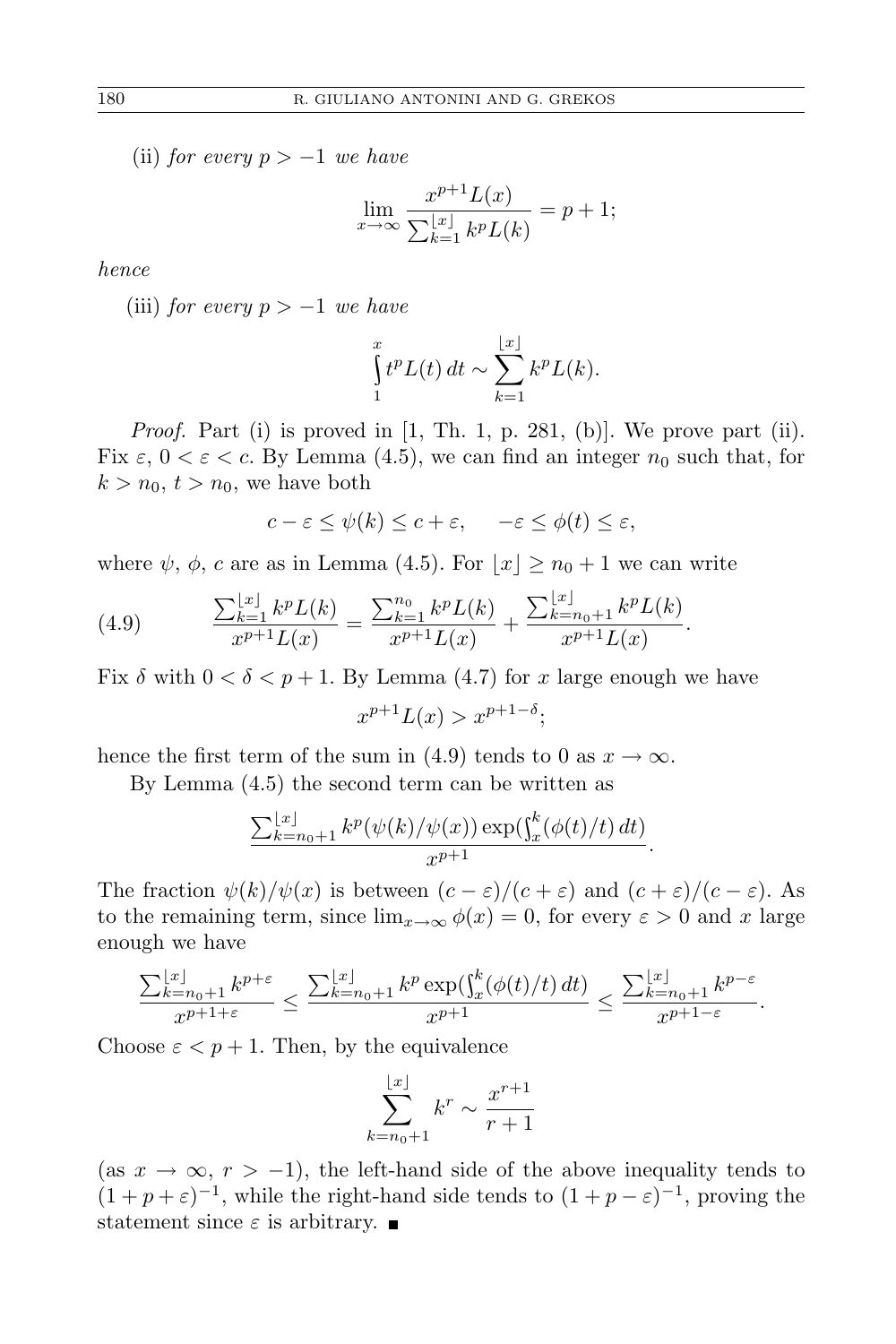(4.10) Lemma. *Let L be a slowly varying function*, *a*, *b two fixed numbers with*  $0 < a \leq b$ , and *E the set defined as* 

$$
E = \{(t, x) \in \mathbb{R}^2 : t > 0, x > 0, a \le t/x \le b\}.
$$

*Then*

$$
\lim_{\substack{t,x\to\infty\\(t,x)\in E}}\frac{L(t)}{L(x)}=1.
$$

*Proof.* Without loss of generality, we can assume that  $a = 1$ , so that  $t \geq x$ . By Lemma  $(4.5)$  we can write

(4.11) 
$$
\frac{L(t)}{L(x)} = \frac{\psi(t)}{\psi(x)} \exp\left(\int_x^t \frac{\phi(u)}{u} du\right).
$$

Fix  $\varepsilon > 0$  and let  $r_0$  be large enough in order that the following relations hold for  $t \geq u \geq x > r_0$ :

$$
c - \varepsilon \leq \psi(t) \leq c + \varepsilon
$$
,  $c - \varepsilon \leq \psi(x) \leq c + \varepsilon$ ,  $-\varepsilon \leq \phi(u) \leq \varepsilon$ .

By (4.11) we get (for  $(t, x) \in E$ ,  $t \ge x > r_0$ )

$$
\frac{c-\varepsilon}{c+\varepsilon} \frac{1}{b^{\varepsilon}} \leq \frac{c-\varepsilon}{c+\varepsilon} \exp\left(-\varepsilon \int_{x}^{t} \frac{1}{u} du\right) \leq \frac{L(t)}{L(x)}
$$

$$
\leq \frac{c+\varepsilon}{c-\varepsilon} \exp\left(\varepsilon \int_{x}^{t} \frac{1}{u} du\right) \leq \frac{c+\varepsilon}{c-\varepsilon} b^{\varepsilon}.
$$

Hence we can conclude the proof by going to the limit in  $t$  and  $x$ , since  $\varepsilon$  is arbitrary.  $\blacksquare$ 

 $(4.12)$  LEMMA. Let L be a slowly varying function,  $m \neq 1$  a fixed number. *Then, for every*  $p > -1$ :

(i) 
$$
\lim_{\substack{x,y \to \infty \\ y/x \to m}} \frac{x^{p+1} L(x)}{\int_x^y t^p L(t) dt} = \frac{p+1}{m^{p+1}-1};
$$

(ii) 
$$
\lim_{\substack{x,y \to \infty \\ y/x \to m}} \frac{x^{p+1} L(x)}{\sum_{k=\lfloor x \rfloor}^{y} k^p L(k)} = \frac{p+1}{m^{p+1}-1};
$$

*hence*

(iii) 
$$
\lim_{\substack{x,y \to \infty \\ y/x \to m}} \frac{\int_x^y t^p L(t) dt}{\sum_{k=\lfloor x \rfloor}^y k^p L(k)} = 1.
$$

*Proof.* Without loss of generality we can assume  $m > 1$ . The ratio  $y/x$ is ultimately bounded from above by a constant *C*, so that for  $x \le t \le y$  we get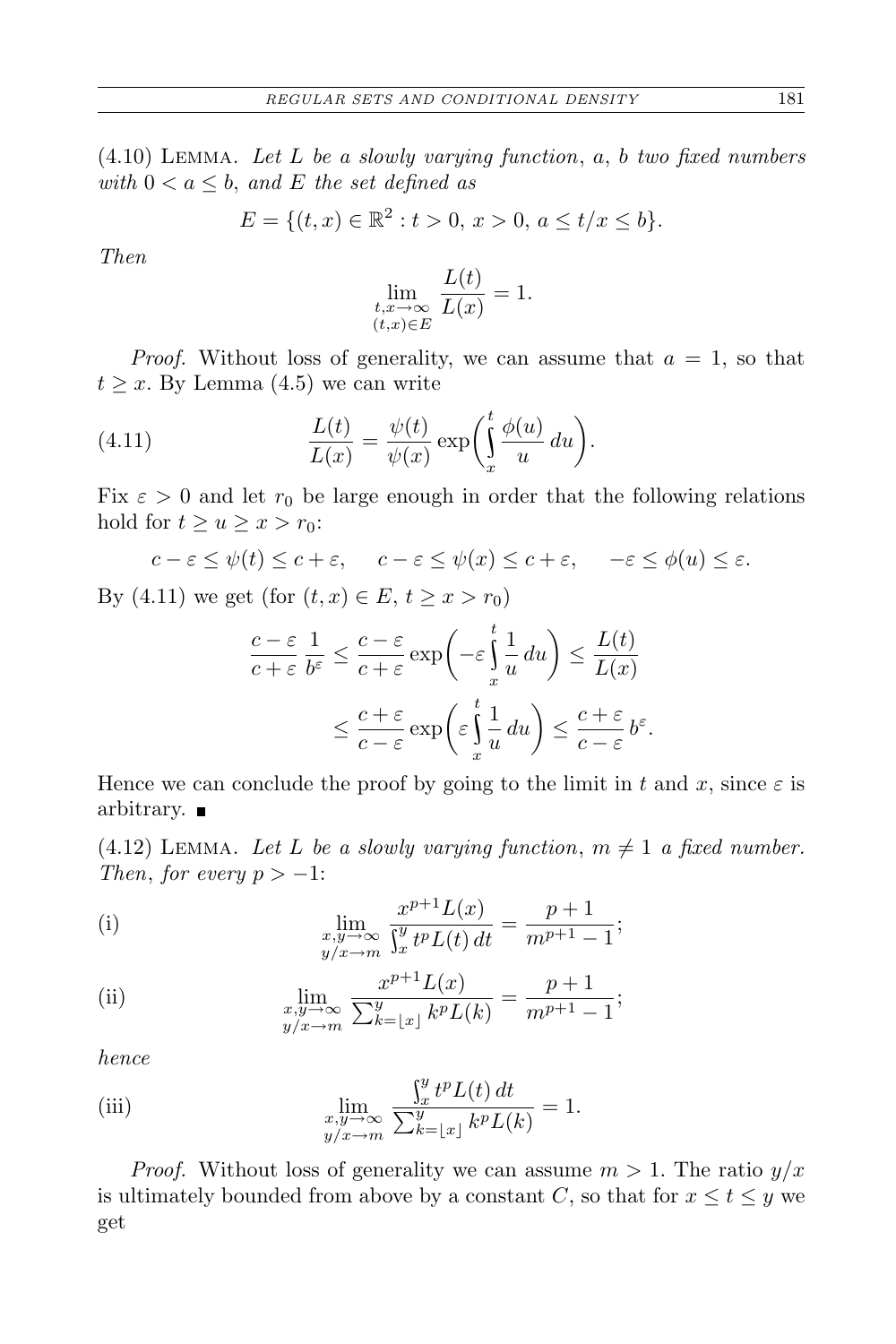$$
1 \le \frac{t}{x} \le \frac{y}{x} \le C;
$$

hence (i) follows by applying Lemmas  $(4.8)$  and  $(4.10)$ .

The same technique as in (i) and the relation

$$
\lim_{\substack{x,y \to \infty \\ y/x \to m}} \frac{\int_x^y t^p dt}{\sum_{k=\lfloor x \rfloor}^y k^p} = 1
$$

give statement (ii).  $\blacksquare$ 

We state the last lemma (whose proof is similar to the previous ones):  $(4.13)$  LEMMA. Let L be slowly varying,  $m \neq 1$ . Then

$$
\lim_{\substack{x,y \to \infty \\ y/x \to m}} \frac{\int_x^y (L(t)/t) dt}{L(x)} = \lim_{\substack{x,y \to \infty \\ y/x \to m}} \frac{\int_x^y (L(t)/t) dt}{L(y)} = \log m.
$$

**5. Proofs of Theorems (3.1) and (3.3).** We begin with the proof of Theorem (3.1). For every  $n \in \mathbb{N}^*$  put

$$
F_{\mu}(n) = \mu([1, n]) = \sum_{k=1}^{n-1} \frac{L(k)}{k^{1-(\lambda-\beta)}}, \quad F_{\nu}(n) = \nu([1, n]) = \sum_{\substack{k=1 \ k \in \mathbb{H}}}^{n-1} \frac{1}{k^{\beta}}.
$$

It is easy to see that

(5.1) 
$$
\int_{1}^{\infty} \frac{L(t)}{t^{1-(\lambda-\beta)}} dt = \infty
$$

(simply apply Lemma (4.7) with  $\delta < \lambda - \beta$ ).

The relation (5.1) also yields

$$
\sum_{n \in \mathbb{N}^*} \frac{L(n)}{n^{1 - (\lambda - \beta)}} = \infty,
$$

by Lemma  $(4.8)(iii)$ .

Statement (iii) of Theorem (3.1) will follow if we prove that

$$
(5.2) \t\t F_{\nu}(n) \sim \lambda F_{\mu}(n)
$$

as  $n \to \infty$ . By the Abel summation formula, we have

$$
F_{\nu}(n) = \sum_{k=1}^{n-1} \frac{H(k) - H(k-1)}{k^{\beta}} = \frac{H(n-1)}{(n-1)^{\beta}} + \beta \int_{1}^{n-1} \frac{H(t)}{t^{\beta+1}} dt
$$

$$
= (n-1)^{\lambda-\beta} L(n-1) + \beta \int_{1}^{n-1} \frac{L(t)}{t^{1-(\lambda-\beta)}} dt
$$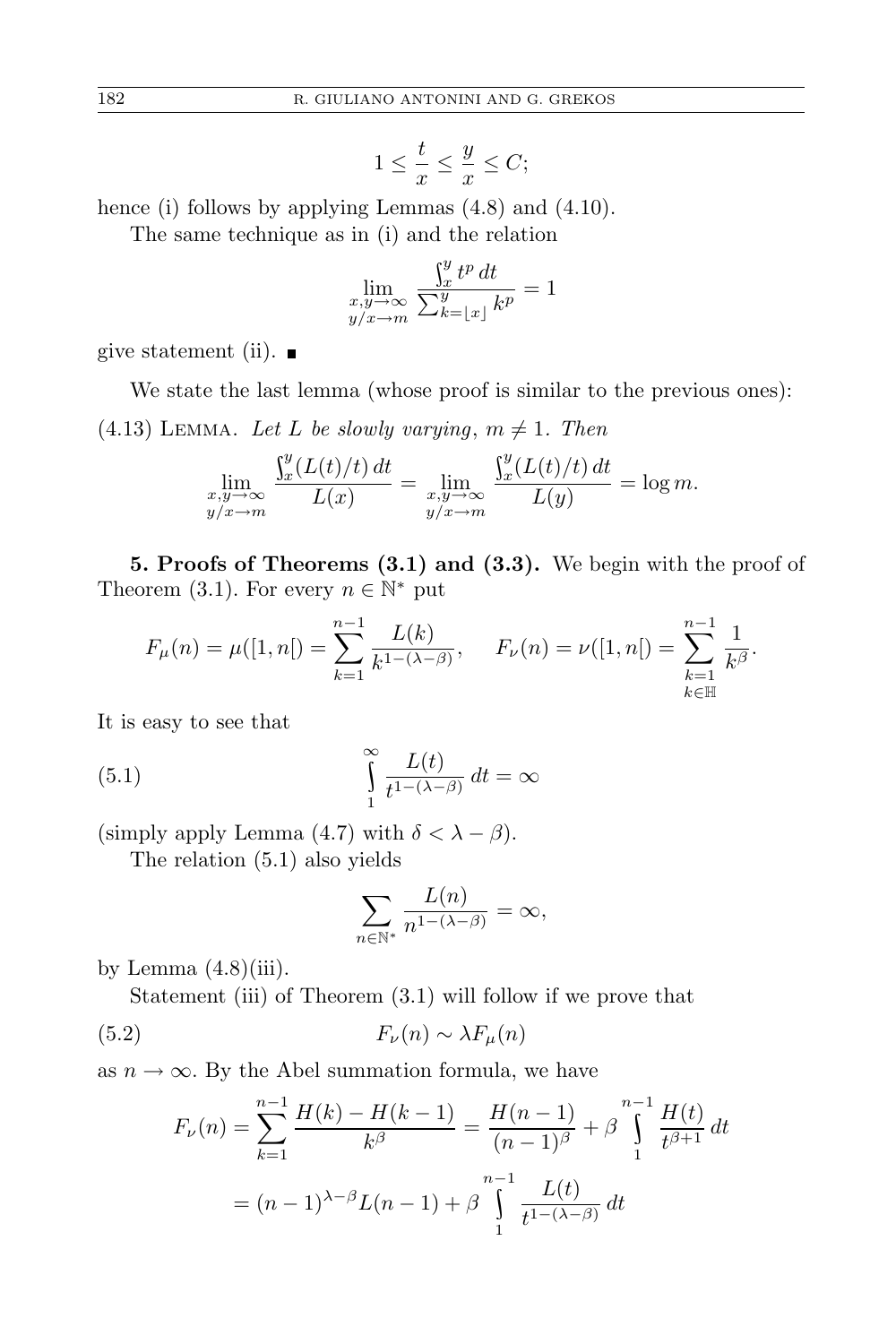$$
\sim (\lambda - \beta) \int_{1}^{n-1} \frac{L(t)}{t^{1-(\lambda-\beta)}} dt + \beta \int_{1}^{n-1} \frac{L(t)}{t^{1-(\lambda-\beta)}} dt
$$

$$
= \lambda \int_{1}^{n-1} \frac{L(t)}{t^{1-(\lambda-\beta)}} dt \sim \lambda F_{\mu}(n),
$$

where the first equivalence follows from Lemma  $(4.8)(i)$  and the second one from (4.8)(iii), with  $p = \lambda - \beta - 1 > -1$ .

Let now *A* be a subset of  $\mathbb{N}^*$  satisfying (2.11). Since (5.2) yields  $F_\nu(p_n) \sim$  $\lambda F_\mu(p_n)$ , the last statement of Theorem (3.1) will follow from Theorem (4.4) if we prove that

(5.3) 
$$
F_{\nu}(q_n) - F_{\nu}(p_n) \sim \lambda(F_{\mu}(q_n) - F_{\mu}(p_n)).
$$

Again by integration by parts, we have

$$
(5.4) \quad F_{\nu}(q_n) - F_{\nu}(p_n) = (q_n - 1)^{\lambda - \beta} L(q_n - 1) - (p_n - 1)^{\lambda - \beta} L(p_n - 1) + \beta \int_{p_n - 1}^{q_n - 1} \frac{L(t)}{t^{1 - (\lambda - \beta)}} dt.
$$

From Lemma (4.12)(iii) (with  $p = \lambda - \beta - 1$ ) we get

(5.5) 
$$
\int_{p_n-1}^{q_n-1} \frac{L(t)}{t^{1-(\lambda-\beta)}} dt \sim \sum_{k=p_n}^{q_n-1} \frac{L(k)}{k^{1-(\lambda-\beta)}}.
$$

Moreover

$$
(5.6) \t(q_n - 1)^{\lambda - \beta} L(q_n - 1) - (p_n - 1)^{\lambda - \beta} L(p_n - 1)
$$

$$
\sim (\sigma^{\lambda - \beta} - 1) p_n^{\lambda - \beta} L(p_n) \sim (\lambda - \beta) \sum_{k=p_n}^{q_n - 1} \frac{L(k)}{k^{1 - (\lambda - \beta)}},
$$

where the first equivalence follows from Lemma (4.10) and the second one from Lemma  $(4.12)(ii)$  (with  $m = \sigma$ ).

Relations  $(5.4)$ – $(5.6)$  now yield  $(5.3)$  easily, and this concludes the proof of Theorem  $(3.1)$ .

We now pass to the proof of Theorem (3.3). Relation (3.4) easily yields

(5.7) 
$$
\int_{1}^{x} \frac{M(t)}{t} dt \sim \int_{1}^{x} \frac{L(t)}{t} dt,
$$

hence, by (3.5), we get

$$
\int_{1}^{\infty} \frac{L(t)}{t} dt = \infty.
$$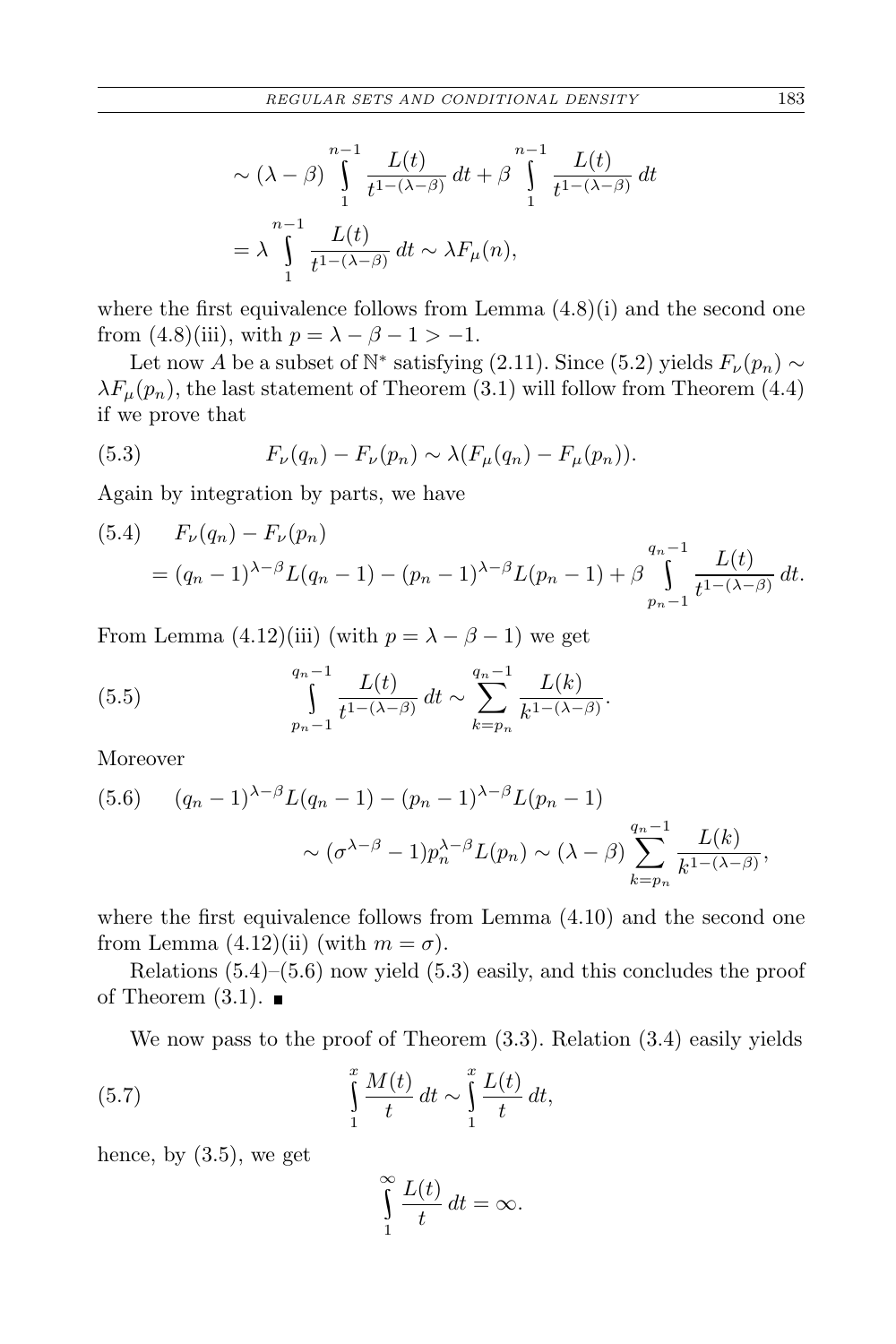Put again

$$
F_{\mu}(n) = \mu([1, n]) = \sum_{k=1}^{n-1} \frac{L(k)}{k},
$$
  

$$
F_{\nu}(n) = \nu([1, n]) = \sum_{\substack{k=1 \ k \in \mathbb{N}}}^{n-1} \frac{1}{k^{\lambda}} = L(n-1) + \lambda \int_{1}^{n-1} \frac{L(t)}{t} dt
$$

(integration by parts). Since *L* is slowly varying, Lemma (4.8)(i) (with *p* = −1) yields

(5.8) 
$$
\lim_{n \to \infty} \frac{L(n-1)}{\int_1^{n-1} \frac{L(t)}{t} dt} = 0.
$$

Since  $M$  is decreasing, by using assumptions  $(3.4)$ ,  $(3.5)$  and Cesaro's theorem we get

(5.9) 
$$
\int_{1}^{n-1} \frac{M(t)}{t} dt \sim \sum_{k=1}^{n-1} \frac{M(k)}{k} \sim \sum_{k=1}^{n-1} \frac{L(k)}{k}.
$$

Relations  $(5.7)$ – $(5.9)$  allow us to conclude that

(5.10) 
$$
F_{\nu}(n) \sim \lambda \int_{1}^{n-1} \frac{L(t)}{t} dt \sim \lambda F_{\mu}(n).
$$

The above relation yields the first two statements of Theorem (3.3). We now pass to the last one.

By arguing as in the proof of (3.1), by (5.10) it will be enough to prove that, for  $A = \mathbb{N}^* \cap \bigcup_n [p_n, q_n[$  satisfying (2.11), we have

(5.11) 
$$
F_{\nu}(q_n) - F_{\nu}(p_n) \sim \lambda(F_{\mu}(q_n) - F_{\mu}(p_n)).
$$

From the equivalence  $L \sim M$  we easily get

(5.12) 
$$
F_{\mu}(q_n) - F_{\mu}(p_n) \sim \sum_{k=p_n}^{q_n-1} \frac{M(k)}{k}
$$

as  $n \to \infty$ . Now

$$
F_{\nu}(q_n) - F_{\nu}(p_n) = L(q_n - 1) - L(p_n - 1) + \lambda \int_{p_n - 1}^{q_n - 1} \frac{L(t)}{t} dt.
$$

By (5.12), the equivalence (5.11) will be proved if we show that

(5.13) 
$$
\int_{p_n-1}^{q_n-1} \frac{L(t)}{t} dt \sim \int_{p_n-1}^{q_n-1} \frac{M(t)}{t} dt \sim \sum_{k=p_n}^{q_n-1} \frac{M(k)}{k}
$$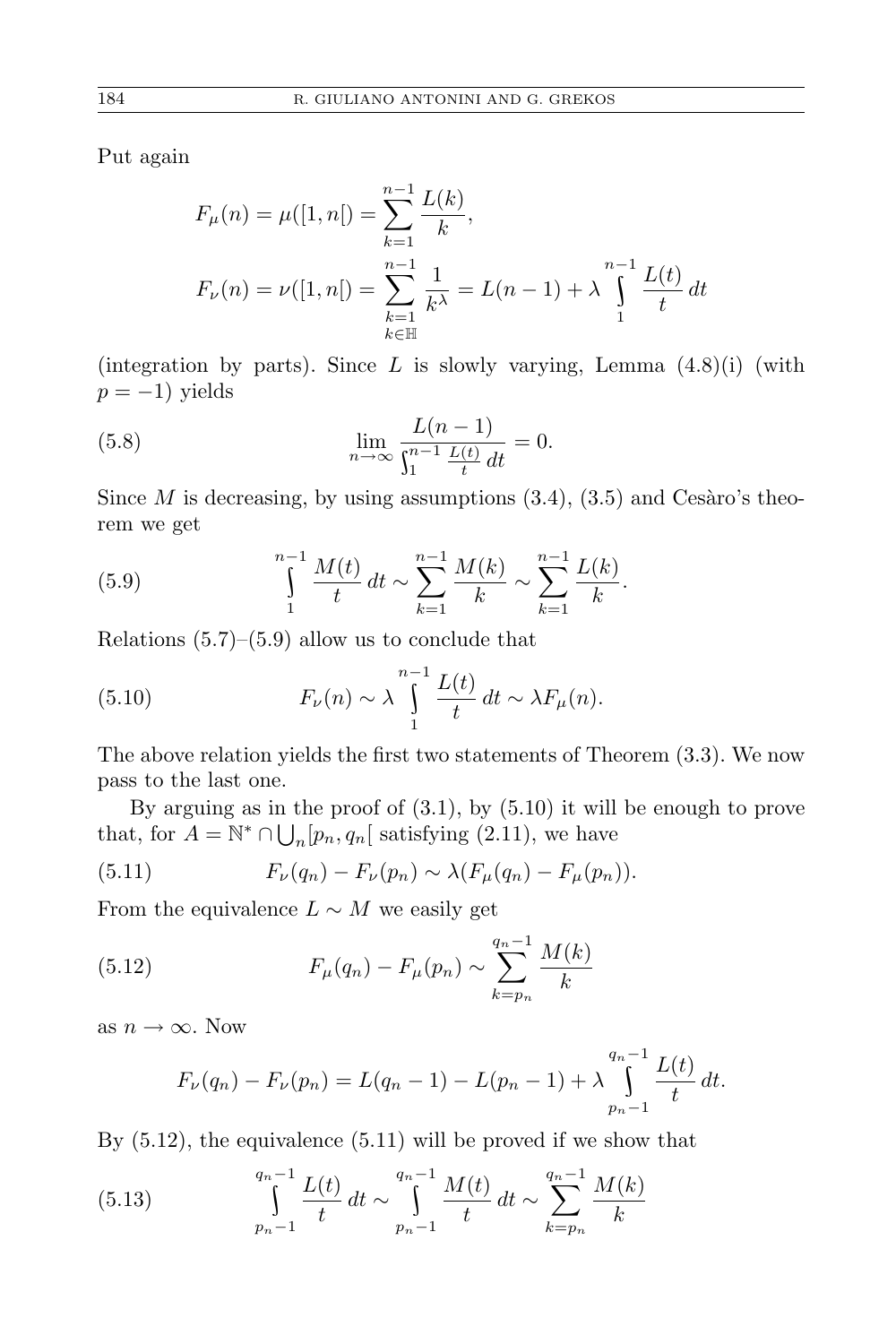and

(5.14) 
$$
\lim_{n \to \infty} \frac{L(q_n - 1) - L(p_n - 1)}{\int_{p_n - 1}^{q_n - 1} \frac{M(t)}{t} dt} = 0.
$$

Since *M* is decreasing, for  $x \geq 1$  we have

 $M(2|x|) \leq M(x) \leq M(|x|).$ 

Since *M* is slowly varying, we see from the above relation that  $M(x) \sim$  $M(|x|)$  as  $x \to \infty$ , hence

$$
\int_{p_n-1}^{q_n-1} \frac{M(t)}{t} dt \sim \int_{p_n-1}^{q_n-1} \frac{M(\lfloor t \rfloor)}{\lfloor t \rfloor} dt = \sum_{k=p_n-1}^{q_n-1} \frac{M(k)}{k} \sim \sum_{k=p_n}^{q_n-1} \frac{M(k)}{k},
$$

where the last equivalence holds true since  $M(n)/n \to 0$  as  $n \to \infty$ . This gives the second relation in (5.13). The first one is again easily implied by the equivalence  $L \sim M$ .

We now pass to the proof of (5.14). Fix  $\varepsilon > 0$ . For *n* large enough we have

$$
M(q_n - 1) - M(p_n - 1) - 2\varepsilon M(q_n - 1) \le L(q_n - 1) - L(p_n - 1)
$$
  
\n
$$
\le M(q_n - 1) - M(p_n - 1) + 2\varepsilon M(p_n - 1).
$$

The equality (5.14) now follows from Lemma (4.13), since  $\varepsilon$  is arbitrary.

**6. Part 2: a theorem of comparison. Preliminaries and main result.** We begin by giving a definition. Let  $\mu$ ,  $\nu$  be two measures on  $\mathbb{N}^*$ , and consider the associated asymptotic densities.

(6.1) Definition. We shall say that the *ν*-density is an *extension* of the  $\mu$ -density if, for every positive bounded function  $f$ , the relation

$$
\lim_{n \to \infty} \frac{\sum_{k=1}^{n} \mu(k) f(k)}{\mu([1, n])} = l
$$

yields the analogous relation for *ν*:

$$
\lim_{n \to \infty} \frac{\sum_{k=1}^{n} \nu(k) f(k)}{\nu([1, n])} = l.
$$

We shall say that the *µ*-density and the *ν*-density are *equivalent* if the converse also holds.

In [5] and [2, pp. 268–271] the following theorem is proved:

 $(6.2)$  THEOREM. Let  $\mu$  be a positive measure on  $\mathbb{N}^*$ , having infinite total *mass. For*  $n \in \mathbb{N}^*$  *put* 

$$
G(n) = \mu([1, n]).
$$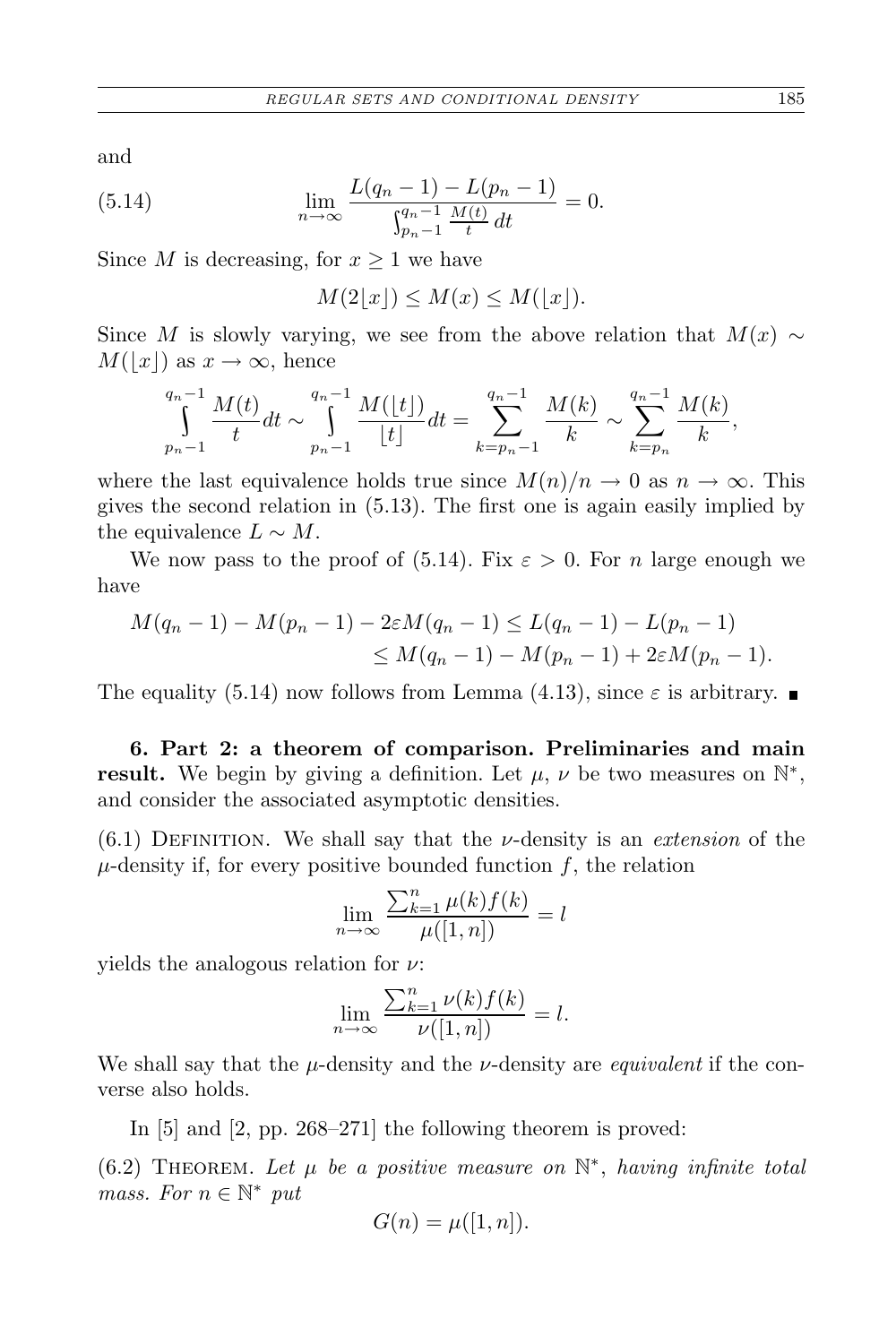Let  $h : \mathbb{R}^+ \to \mathbb{R}^+$  *be an increasing function such that*  $h(x) \uparrow \infty$  *as*  $x \to \infty$ ; *denote by ν the positive measure on* N *<sup>∗</sup> defined by*

$$
\nu([1,n]) = h(G(n)), \quad n \in \mathbb{N}^*.
$$

*Assume that*, *for every increasing sequence* (*xn*)*<sup>n</sup> of positive numbers such that*  $x_n$  ∼  $G(n)$  (*with*  $x_{n+1} = x_n$  ⇔  $G(n+1) = G(n)$ ), *one has* 

$$
h(x_n) \sim h(G(n)), \qquad \frac{h(x_{n+1}) - h(x_n)}{x_{n+1} - x_n} \sim \frac{h(G(n+1)) - h(G(n))}{G(n+1) - G(n)}.
$$

*Then the ν-density is an extension of the µ-density.*

The above theorem has the following obvious

 $(6.3)$  COROLLARY. Let  $\mu$  and  $h$  be as in Theorems  $(6.2)$  and  $(6.3)$ . Assume *in addition that, for every increasing sequence*  $(y_n)_n$  *of positive numbers such that*  $y_n \sim h(G(n))$  (*with*  $y_{n+1} = y_n \Leftrightarrow h(G(n+1)) = h(G(n)))$ , *one has*

$$
h^{-1}(y_n) \sim G(n), \qquad \frac{h^{-1}(y_{n+1}) - h^{-1}(y_n)}{y_{n+1} - y_n} \sim \frac{G(n+1) - G(n)}{h(G(n+1)) - h(G(n))}.
$$

*Then the µ-density and the ν-density are equivalent.*

A particular case of the above situation is obtained by taking a measure *µ* such that  $G(n+1) \sim G(n)$  as  $n \to \infty$  (where, as usual, we define  $G(n)$  =  $\mu([1, n])$  and, for  $p > -1$  fixed,  $h(x) = x^{p+1}$ . Then the measure  $\nu$  is given by

$$
(6.4) \quad \nu(n) = G^{p+1}(n+1) - G^{p+1}(n) \sim (p+1)(G(n+1) - G(n))G^p(n).
$$

By a known result on densities (see for instance [2, Th. 3.2, p. 258], we get the following

 $(6.5)$  COROLLARY. Let  $\mu$  and  $G$  be as above, and, for  $p > -1$  fixed, let  $\nu$  be *defined by*

$$
\nu(n) = (G(n + 1) - G(n))Gp(n).
$$

*Then the µ-density and the ν-density are equivalent*.

In this section we are concerned with the following extension of the above corollary:

 $(6.6)$  THEOREM. Let  $\mu$  and  $G$  be as above. Assume moreover that there *exists a sequence*  $(r_n)_n$  *of integers such that* 

(6.7) 
$$
\lim_{n \to \infty} \frac{G(r_n)}{G(n)} = 0.
$$

*Let M be a regularly varying function with exponent λ*, *and put*

$$
B(n) = M(G(n)), \quad n \in \mathbb{N}^*.
$$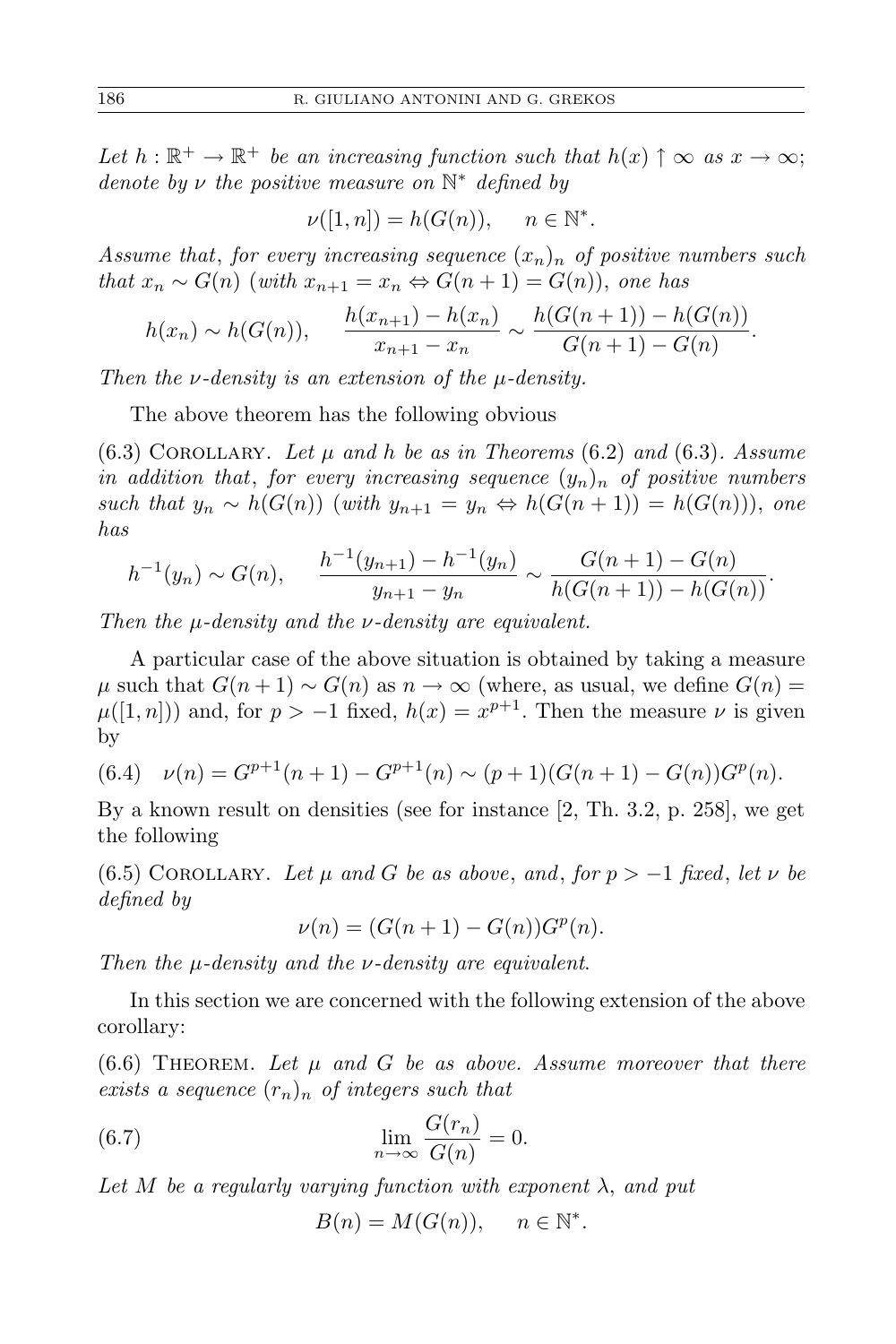*For*  $p > -1 - \lambda$  *fixed, consider the measure ν defined by*  $\nu(n) = (G(n+1) - G(n))G^p(n)B(n).$ 

*Then*:

(i) *ν has infinite total mass*, *i.e.*

$$
\sum_{n} (G(n+1) - G(n))Gp(n)B(n) = \infty;
$$

(ii) *the µ-density and the ν-density are equivalent.*

In the particular case of the logarithmic density (i.e.  $G(n) \sim \log n$ ) we have the following result (which enables us to use the above theorem in practical situations):

(6.8) PROPOSITION. Let L be slowly varying, and let  $\phi$  be the function of *Lemma* (4.5)*. Assume that φ is positive and*

$$
\lim_{t \to \infty} \phi(t) \log t = \lambda, \quad \lambda \in \mathbb{R}^+.
$$

*Then there exists*  $M$  *regularly varying with exponent*  $\lambda$  *such that* 

$$
L(n) = M(\log n).
$$

The proof is an easy consequence of Lemma (4.5) and is omitted.

Despite its being evident, we stress the following particular case, since it concerns logarithmic density:

(6.9) COROLLARY. Let L be slowly varying, and let  $\phi$  be the function of *Lemma* (4.5)*. Assume that φ is positive and*

$$
\lim_{t \to \infty} \phi(t) \log t = \lambda, \quad \lambda \in \mathbb{R}^+.
$$

*Then, for every*  $p > -1 - \lambda$ *, the density defined by* 

$$
\nu(n) = \frac{1}{n} (\log n)^p L(n)
$$

*is equivalent to the logarithmic density.*

**7. Preliminary results.** We begin by stating and proving some additional results concerning slowly varying functions.

Recall the characterization of slowly varying functions given in Lemma (4.5). By using that lemma, it is easy to prove that

(7.1) LEMMA. Let L be a slowly varying function defined on  $[1,\infty)$ , and *p > −*1 *a fixed number. Then*

$$
n^{p+1}L(n) \sim \sum_{k=1}^{n} k^p L(k) \sim \left(\sum_{k=1}^{n} k^p\right) L(n).
$$

The proof of Lemma  $(7.1)$  is quite similar to that of Lemma  $(4.8)(ii)$ .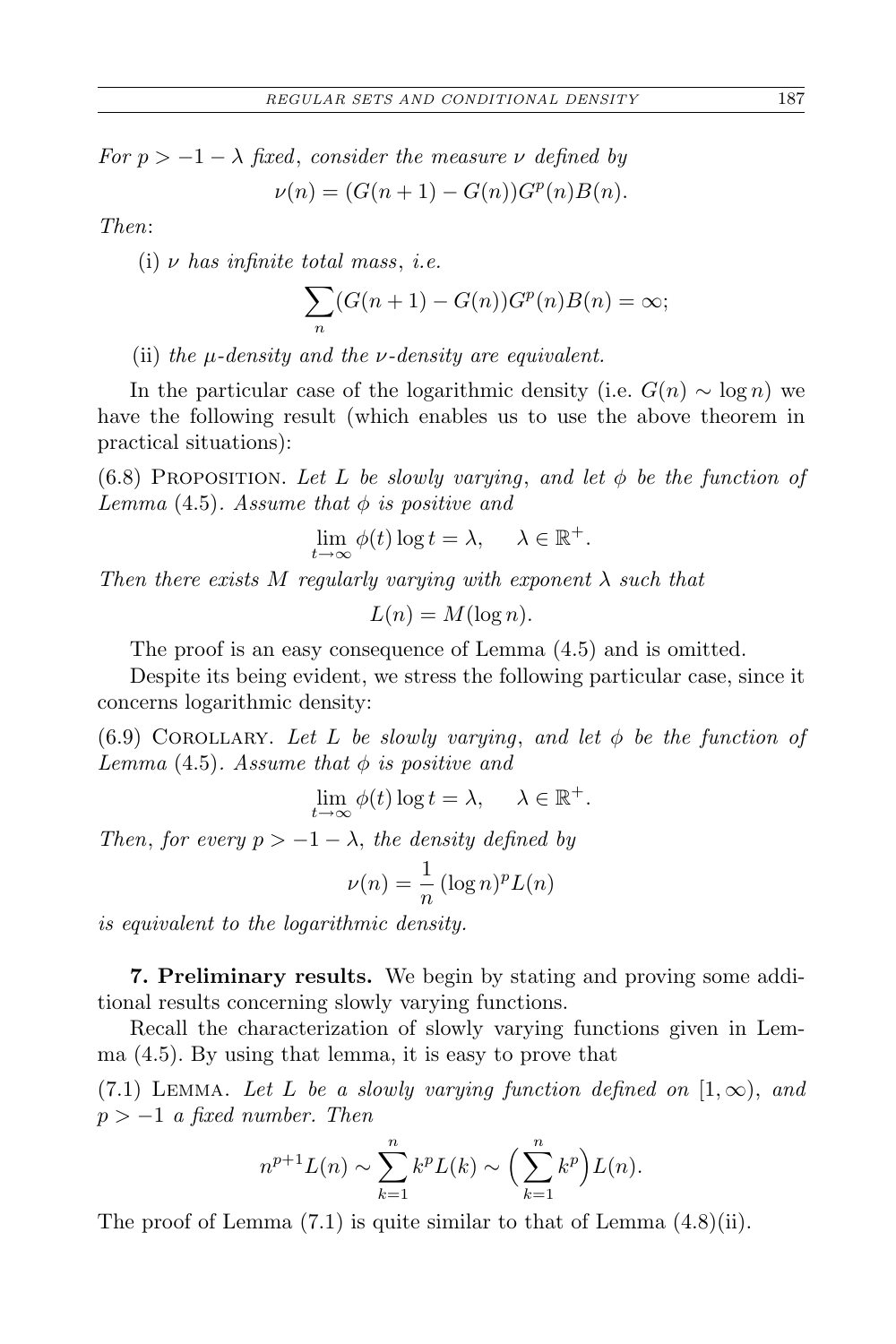Lemma (4.5) also yields

 $(7.2)$  LEMMA. *Assume*  $G(x) = x$ , and let *L*, *p* be as in Lemma  $(7.1)$ ; assume *that*  $(r_n)_n$  *is a sequence of integers such that* (6.7) *holds* (*for*  $G(x) = x$ ). *Then*:

(i) 
$$
\lim_{n \to \infty} \frac{\sum_{k=1}^{r_n} k^p L(k)}{\sum_{k=1}^n k^p L(k)} = 0;
$$

(ii) *there exists*  $c > 0$  *such that, for every*  $\varepsilon > 0$  *and n large enough* (*depending on ε*), *we have*

$$
\frac{c-\varepsilon}{c+\varepsilon} \left(\frac{k}{n}\right)^{\varepsilon} \le \frac{L(k)}{L(n)} \le \frac{c+\varepsilon}{c-\varepsilon} \left(\frac{n}{k}\right)^{\varepsilon}
$$

*for every k with*  $r_n \leq k \leq n$ *.* 

*Proof.* (i) Fix  $\varepsilon$  with  $0 < \varepsilon < p+1$ . By Lemma (4.5), there exists  $n_0$ such that, for  $n_0 \leq k \leq r_n$ , we have

$$
\frac{L(k)}{L(n)} \le 2 \exp\left(\varepsilon \int\limits_k^n \frac{1}{u} du\right) = 2\left(\frac{n}{k}\right)^{\varepsilon};
$$

hence, by Lemma (4.5) we get

$$
0 \le \frac{\sum_{k=n_0}^{r_n} k^p L(k)}{\sum_{k=1}^n k^p L(k)} \sim \frac{\sum_{k=n_0}^{r_n} k^p L(k)/L(n)}{\sum_{k=1}^n k^p} \le 2 \frac{\sum_{k=n_0}^{r_n} k^{p-\varepsilon}}{(\sum_{k=1}^n k^p)n^{-\varepsilon}} \sim \text{const} \cdot \left(\frac{r_n}{n}\right)^{p+1-\varepsilon} \to 0.
$$

Therefore (i) will follow if we prove that for  $p > -1$  we have

(7.3) 
$$
\lim_{n \to \infty} \sum_{k=1}^{n} k^p L(k) = \infty.
$$

Now, by a well known formula (see [8]), the Dirichlet series  $\sum_{n} n^{p}L(n)$  has abscissa of convergence given by the formula

$$
\limsup_{n \to \infty} \frac{\log(\sum_{k=1}^{n} L(k))}{\log n}
$$

and, by Lemmas  $(4.5)$  and  $(4.7)$ , we have

$$
\frac{\log(\sum_{k=1}^{n} L(k))}{\log n} \sim \frac{\log n L(n)}{\log n} = 1 + \frac{\log L(n)}{\log n} \sim 1.
$$

(ii) follows again from the characterization of slowly varying functions (Lemma (4.5)).

**8. Proof of Theorem (6.6).** We prove Theorem (6.6) for the case  $G(x) = x$  (i.e.  $\mu(n) = 1$  for each  $n \in \mathbb{N}^*$ ) and  $\lambda = 0$ . (The case of a generic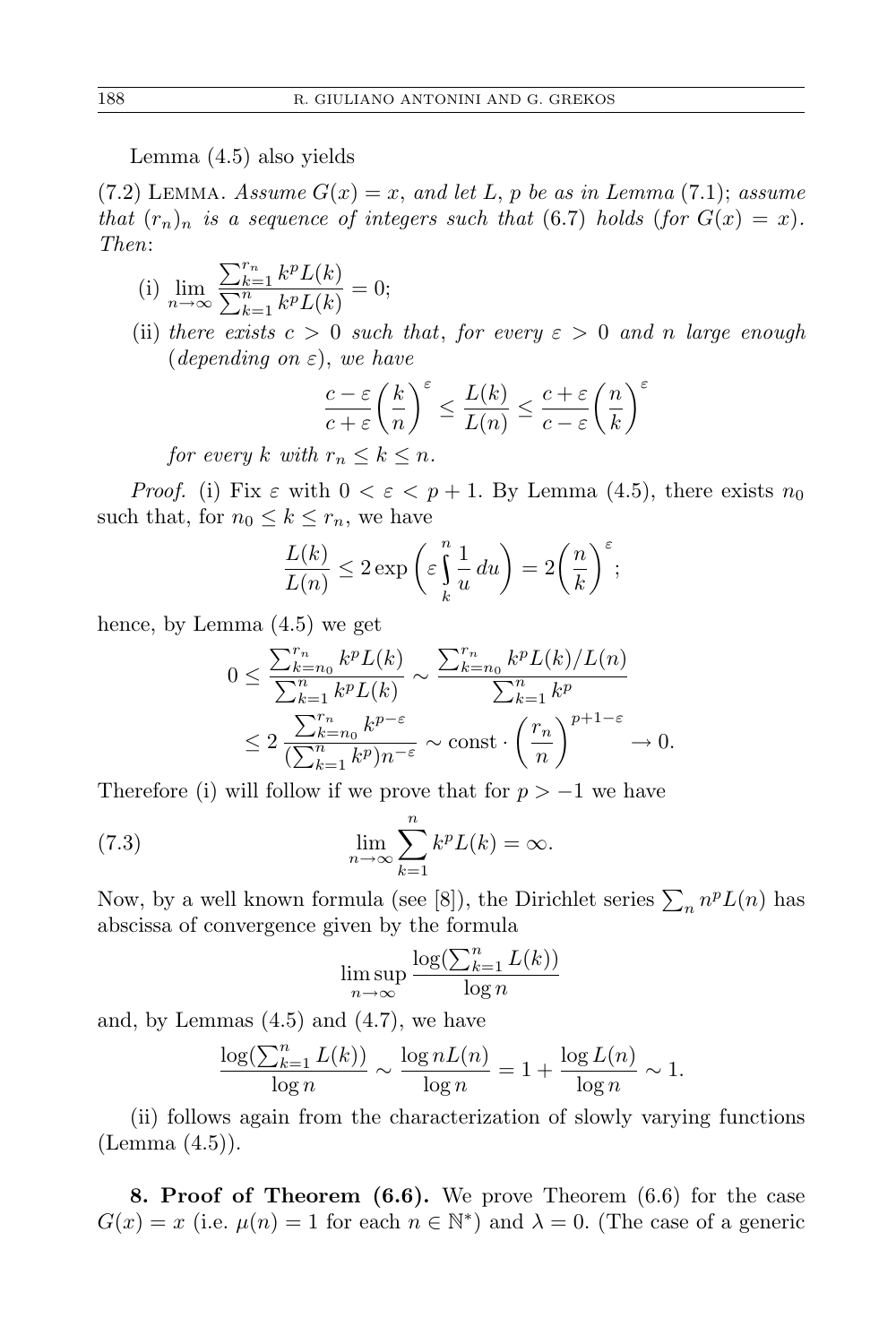*G* needs only the relation  $G(n + 1) \sim G(n)$  and the existence of a sequence  $(r_n)_n$  satisfying  $(6.7)$ .

(i) has already been proved (see the proof of  $(3.1)$ ).

(ii) Let *f* be a bounded positive function defined on N *∗* . Without loss of generality we can assume that  $0 \leq f \leq 1$ . Let  $(r_n)_n$  be a sequence of integers such that (6.7) holds. Then we have

$$
\frac{\sum_{k=1}^{n} k^p L(k) f(k)}{\sum_{k=1}^{n} k^p L(k)} = \frac{\sum_{k=1}^{r_n} k^p L(k) f(k)}{\sum_{k=1}^{n} k^p L(k)} + \frac{\sum_{k=r_n+1}^{n} k^p L(k) f(k)}{\sum_{k=1}^{n} k^p L(k)}.
$$

The first term on the right hand side is positive and bounded by

$$
\frac{\sum_{k=1}^{r_n} k^p L(k)}{\sum_{k=1}^n k^p L(k)},
$$

which goes to 0 as  $n \to \infty$  by Lemma (7.2)(i). As to the second term, by Lemma (7.1) it is equivalent to

$$
\frac{\sum_{k=r_n+1}^n k^p (L(k)/L(n)) f(k)}{\sum_{k=1}^n k^p} = A_n,
$$

and, by Lemma (7.2)(ii), for every  $\varepsilon$  with  $0 < \varepsilon < p+1$  and sufficiently large *n*, we have

$$
(8.1) \qquad \frac{c-\varepsilon}{c+\varepsilon} \cdot \frac{\sum_{k=r_n+1}^n f(k)k^{p+\varepsilon}}{(\sum_{k=1}^n k^p)n^{\varepsilon}} \le A_n \le \frac{c+\varepsilon}{c-\varepsilon} \cdot \frac{\sum_{k=r_n+1}^n f(k)k^{p-\varepsilon}}{(\sum_{k=1}^n k^p)n^{-\varepsilon}}.
$$

By the relation

$$
\Big(\sum_{k=1}^n k^p\Big)n^{\beta} \sim \sum_{k=1}^n k^{p+\beta}
$$

(valid for every  $\beta$  with  $p + \beta > -1$ ) and by Lemma (7.2)(i) (applied for  $L \equiv 1$ , the theorem is proved (go to the limit as  $n \to \infty$  in (8.1) and conclude by the arbitrariness of  $\varepsilon$ ).

## **9. Applications**

(9.1) EXAMPLE. Let  $r \geq 1$  be a fixed integer and

$$
\mathbb{H}=\{n^r:n\in\mathbb{N}^*\}.
$$

It is easy to see that  $H(x) = \lfloor x^{1/r} \rfloor$ , hence

$$
L(x) = \frac{H(x)}{x^{1/r}} \sim 1.
$$

This means that  $\mathbb{H}$  is regular with exponent  $\lambda = 1/r$ , so the conclusion of Theorem (2.10) holds.

Observe that in this case also Theorem (2.12) applies, since  $L(x) \sim 1$ (a non-increasing function).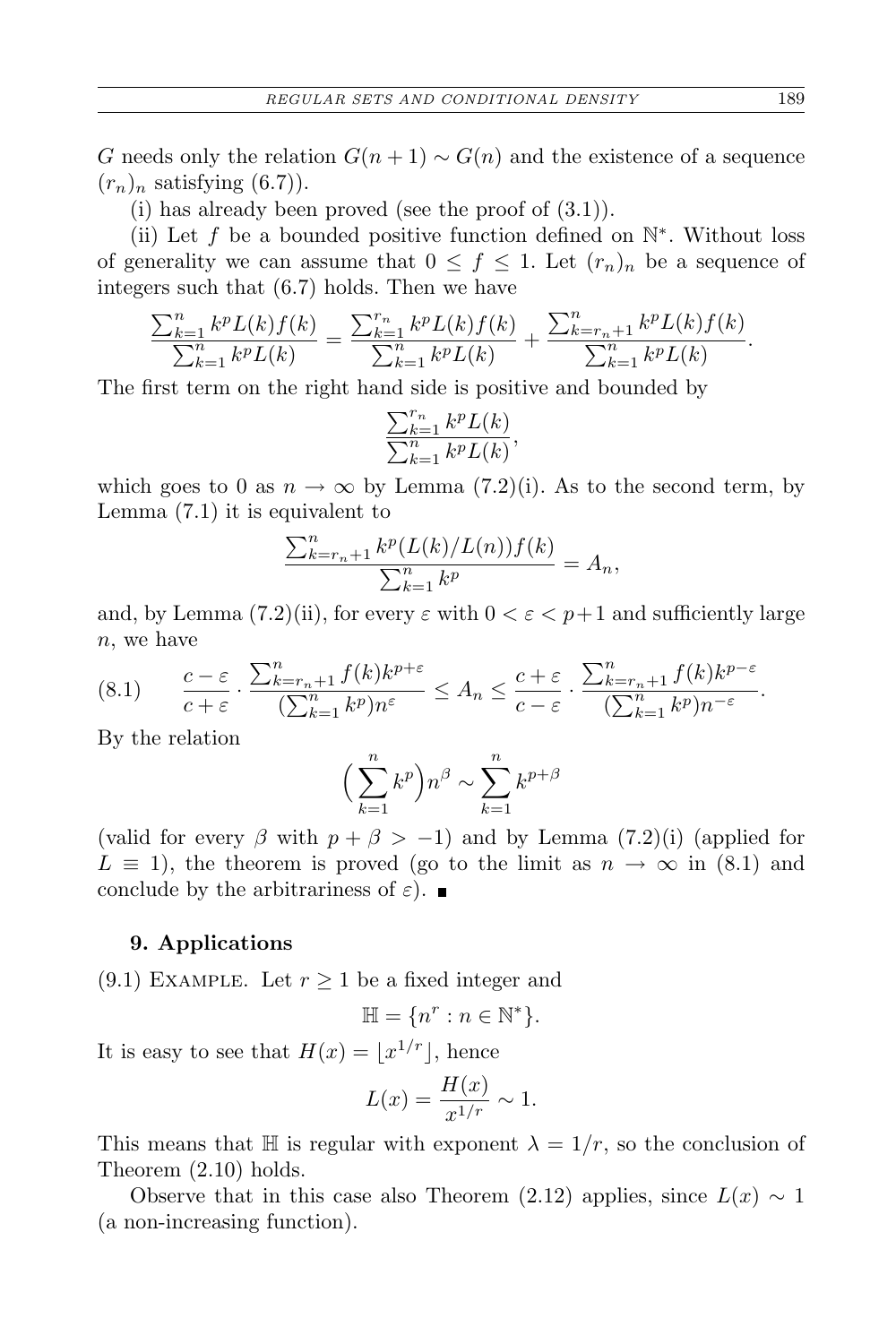- $(9.2)$  EXAMPLE. Let  $\mathbb H$  be the set of all powers. Once again both Theorems (2.10) and (2.12) apply because of the following
- (9.3) LEMMA.  $H(x) \sim \sqrt{x}$ .

*Proof.* We have

$$
\mathbb{H} = \bigcup_{k \geq 2} \{1^k, 2^k, 3^k, \ldots\}.
$$

First, for all  $x \geq 1$ , we have  $H(x) \geq \lfloor \sqrt{x} \rfloor$  because  $\mathbb H$  contains the squares. Let us prove that, for all  $x \geq 4$ ,

(9.4) 
$$
H(x) \leq \sqrt{x} + \sqrt[3]{x} \frac{\log x}{\log 2}.
$$

Let  $2^{k_0}$  be the greatest power of 2 not exceeding  $x: 2^{k_0} \leq x < 2^{k_0} + 1$ . This yields

$$
2 \le k_0 = \left\lfloor \frac{\log x}{\log 2} \right\rfloor \le \frac{\log x}{\log 2}.
$$

For each  $k, 2 \leq k \leq k_0$ , there are  $\lfloor \sqrt[k]{x} \rfloor$  *k*th powers that are less than or equal to *x*. Consequently,

 $H(x) \leq \lfloor \sqrt{x} \rfloor + \lfloor \sqrt[3]{x} \rfloor + \lfloor \sqrt[4]{x} \rfloor + \cdots + \lfloor \sqrt[k]{x} \rfloor \leq \sqrt{x} + (k_0 - 2) \sqrt[3]{x},$ and  $(9.4)$  follows.  $\blacksquare$ 

 $(9.5)$  REMARK. Observe that the sets in Example  $(9.1)$  with  $r > 1$  and in Example (9.2) have zero arithmetic density.

 $(9.6)$  EXAMPLE. Let  $r > 1$  be a fixed integer and

$$
\mathbb{H} = \{rn : n \in \mathbb{N}^*\}.
$$

It is easy to see that, for  $h = 0, 1, \ldots, r-1$ , we have

$$
H(x) = \frac{\lfloor x - h \rfloor}{r}, \quad rn + h \le x < rn + h + 1.
$$

Hence

$$
\frac{H(x)}{x} \sim \frac{1}{r}
$$

*,*

and both Theorems (2.10) and (2.12) apply.

 $(9.7)$  REMARK. Observe that in Example  $(9.6)$ , H has arithmetic density equal to  $1/r$  (in particular, strictly positive).

**Appendix.** We are going to construct the function  $H$  and the set  $\mathbb{H}$  of Remark (2.7). We start by building the function *M* announced in (2.7) by means of the characterization (4.5). Take  $\psi \equiv 1$  and define  $\phi : [1, \infty] \to \mathbb{R}^+$ as

$$
\phi(y) = \frac{(-1)^{n+1}}{2n+1} \quad \text{ for } 2^{n^2} \le y < 2^{(n+1)^2}.
$$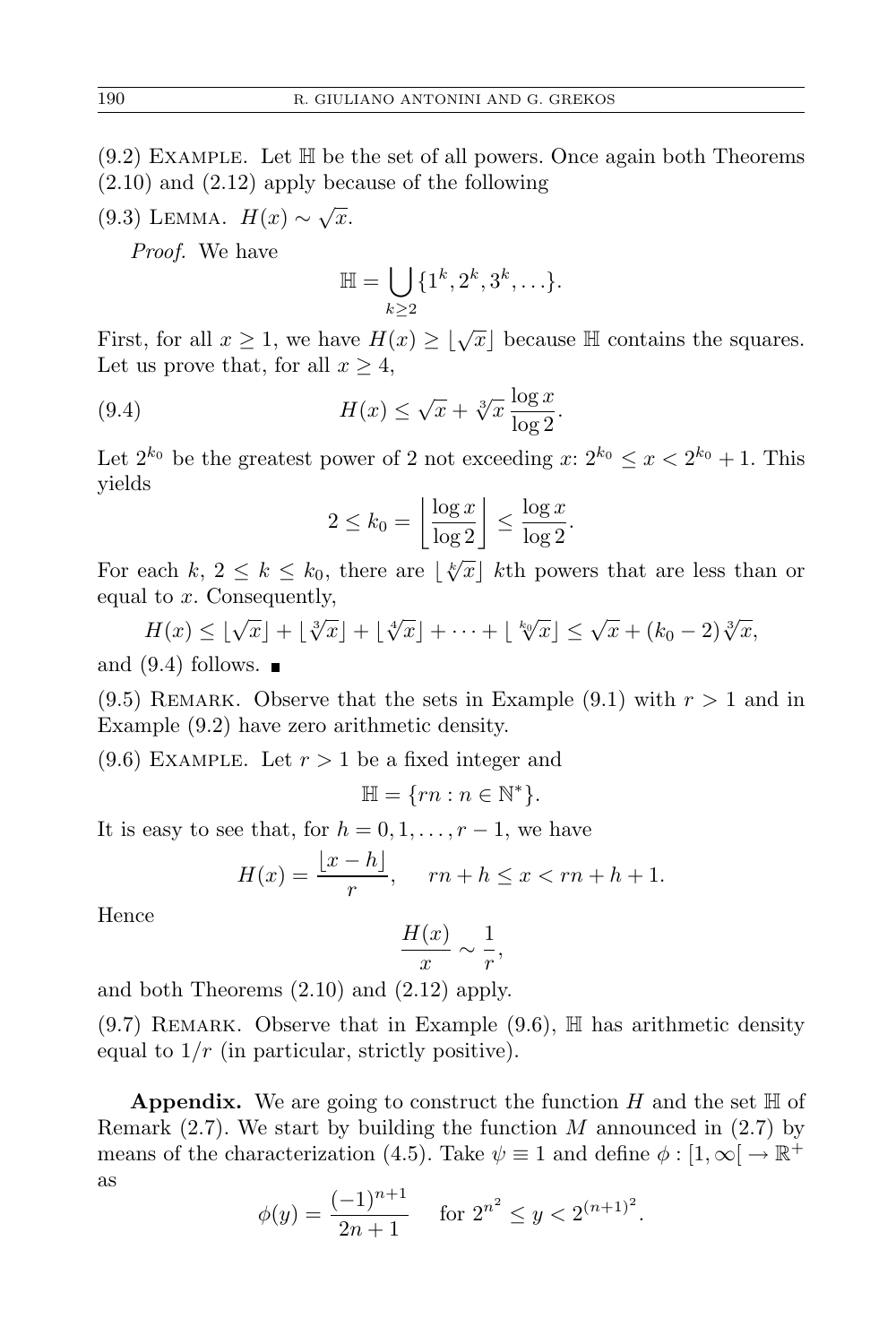We observe that  $\lim_{y\to\infty} \phi(y) = 0$ . Moreover

$$
\int_{1}^{2^{n^{2}}} \frac{\phi(y)}{y} dy = \sum_{k=0}^{n-1} \int_{2^{k^{2}}}^{2^{(k+1)^{2}}} \frac{\phi(y)}{y} dy = \sum_{k=0}^{n-1} \frac{(-1)^{k+1}}{2k+1} \int_{2^{k^{2}}}^{2^{(k+1)^{2}}} \frac{1}{y} dy
$$

$$
= \sum_{k=0}^{n-1} \frac{(-1)^{k+1}}{2k+1} \log 2^{(k+1)^{2}-k^{2}} = \log 2 \sum_{k=0}^{n-1} (-1)^{k+1};
$$

hence, for  $2^{n^2} \le x < 2^{(n+1)^2}$ , we have

$$
M(x) = \exp\left(\int_{1}^{x} \frac{\phi(y)}{y} dy\right)
$$
  
=  $\exp\left(\log 2\left(\sum_{k=0}^{n-1} (-1)^{k+1} + (-1)^{n+1} \frac{\log_2 x - n^2}{2n+1}\right)\right).$ 

It is now easy to prove that *M* is bounded by 1 but has no limit as  $x \to \infty$ . In fact, we have

$$
M(2^{n^2}) = \begin{cases} 1/2 & \text{for } n = 2r + 1, \\ 1 & \text{for } n = 2r. \end{cases}
$$

Put now

$$
\widetilde{H}(x) = \int_{1}^{x} M(t) dt \ (\sim xM(x)).
$$

By  $[7, \text{Lemma 4}, p. 182]$  it is possible to construct a set  $\mathbb H$  with counting function *H* such that  $H(x) \sim \widetilde{H}(x)$ . Hence

$$
L(x) \equiv \frac{H(x)}{x} \ (\sim M(x))
$$

has no limit.

## *REFERENCES*

- [1] W. Feller, *An Introduction to Probability Theory and Its Applications*, Vol. II, Wiley, 1971.
- [2] A. Fuchs et R. Giuliano Antonini, *Th´eorie g´en´erale des densit´es*, Rend. Accad. Naz. Sci. XL Mem. Mat. 14 (1990), 253–294.
- [3] A. Fuchs et G. Letta, *Le problème du premier chiffre décimal pour les nombres premiers*, Electron. J. Combin. 3 (1996), R25.
- [4] R. Giuliano Antonini, *Comparaison de densités arithmétiques*, Rend. Accad. Naz. Sci. XL Mem. Mat. 10 (1986), 153–163.
- [5] —, *Construction et comparaison de densités arithmétiques*, ibid. 12 (1988), 117–123.
- [6] —, *Comparaison de densités sur certains ensembles d'entiers*, ibid. 21 (1997), 147– 155.